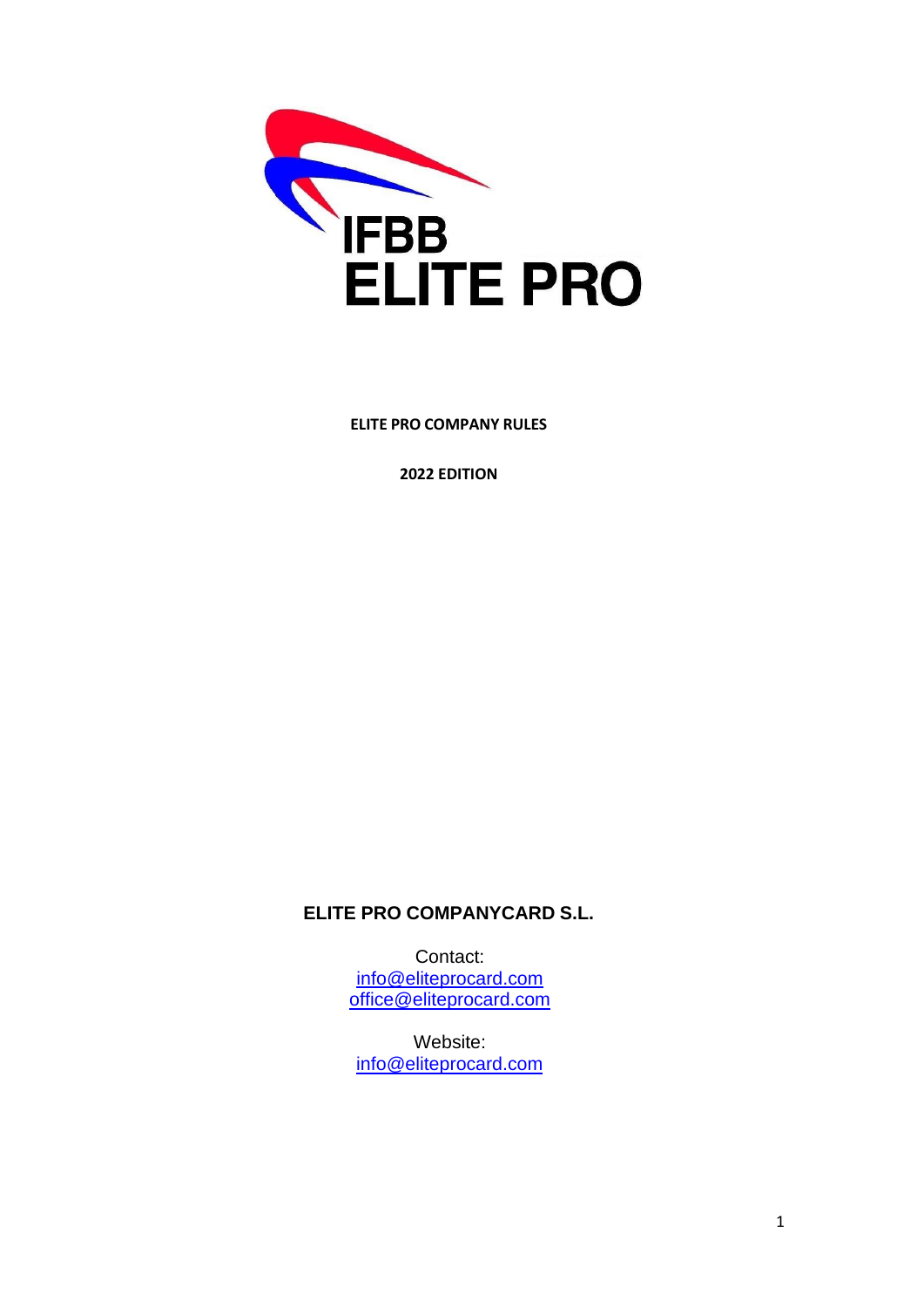# **TABLE OF CONTENTS**

### **SECTION 1: GENERAL RULES**

| Article 1: Introduction                                                               | $\overline{2}$ |
|---------------------------------------------------------------------------------------|----------------|
| Article 2: Sanctioning of International Professional Sport Shows                      | 2              |
| Article 3: Liability of ELITE PRO COMPANY                                             | 3              |
| Article 4: Sponsorship                                                                | 3              |
| Article 5: Advertising and Publicity                                                  | 4              |
| Article 6: Television and Video                                                       | 4              |
| Article 7: Media Accreditation                                                        | 4              |
| Article 8: Qualifications for Participation in International Professional Sport Shows | 5              |
| Article 9: (World Championships) and other International Professional Sport Shows     | 6              |
| Article 10: Preassessment and Finals Venue Requirements                               | 6              |
| Article 11: Official Contestants Registration (Weigh-in/Height Measurement)           | 8              |
| Article 12: Anti-Doping                                                               | 10             |
| Article 13: Jurys                                                                     | 11             |
| Article 14: Jurys Attire and Inspecting (Assessing Panel)                             | 12             |
| Article 15: International Professional Shows Procedures (general concept)             | 14             |
| Article 16: Awarding Ceremony                                                         | 15             |
| Article 17: Cash Awards                                                               | 16             |
| Article 18: Rules and Regulations                                                     | 16             |
| Appendix 1: ELITE PRO COMPANY Code of Ethics                                          | 17             |
| Appendix 2: Waiver of Liability Form                                                  | 21             |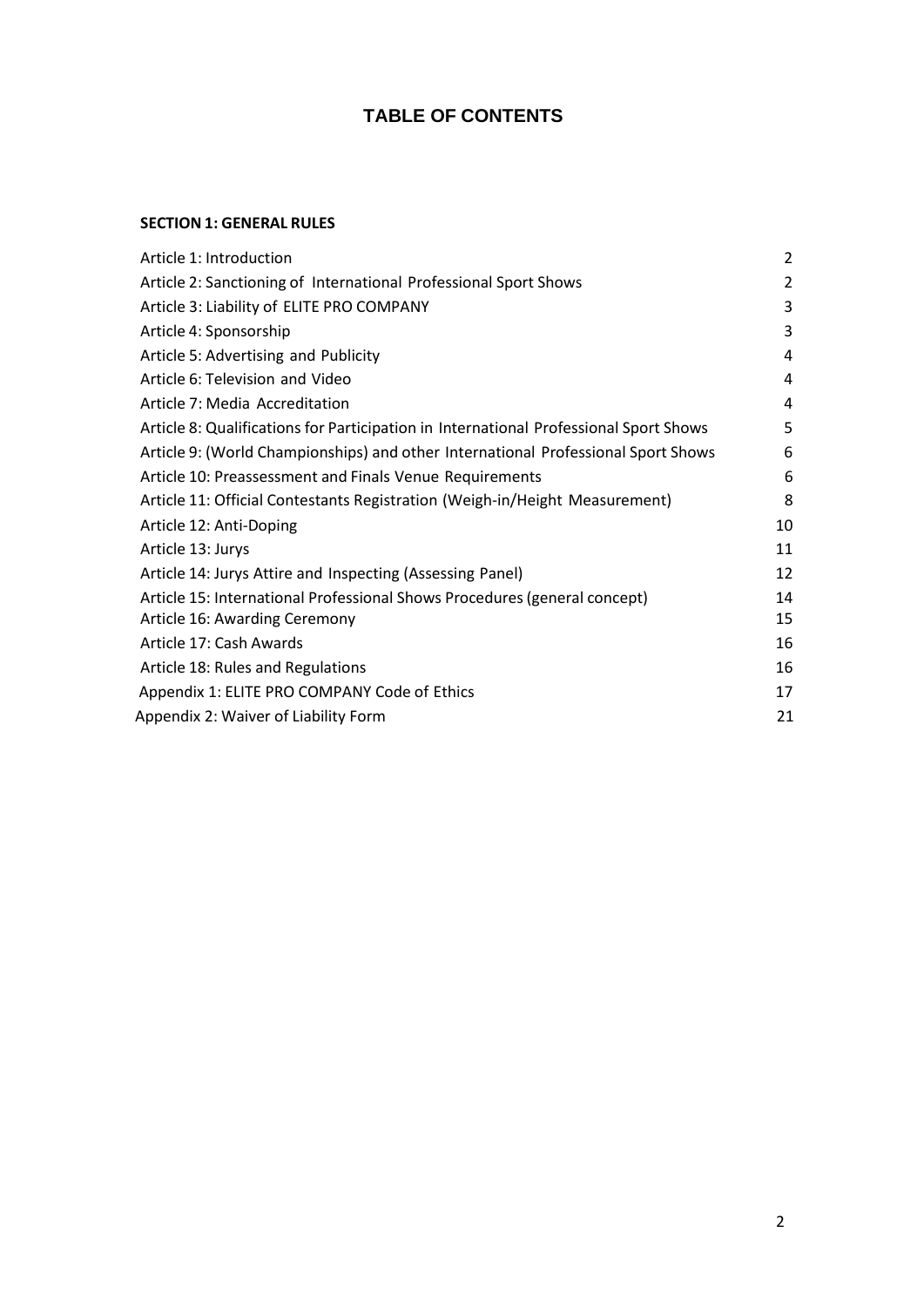#### <span id="page-2-0"></span>**Article 1 - Introduction**

### 1.1 General:

The **ELITE PRO COMPANY** Rules for Bodybuilding and Fitness consist of regulations, policies, directives and decisions intended to guide **ELITE PRO COMPANY** and its Members in the administration of all physique disciplines governed by **ELITE PRO COMPANY** (hereinafter jointly referred to asthe "**Rules**").

#### 1.2 Agreement:

The CONTESTANTS join **ELITE PRO COMPANY** of their own free will and, in so doing, agree to abide by the Rules. In becoming a Elite Pro Company Licensed Contestant, the contestants accept that the Rules exist for the good of Bodybuilding and Fitness. Should the Rules be contravened by any Elite Pro Company Licensed Contestants (License Holders) and Representatives (Cooperatives), **ELITE PRO COMPANY** has authority to impose disciplinary measures against them.

#### 1.3 Code of Ethics:

The Code of Ethics, which forms an integral part of the Rules, is attached as Appendix 1.

#### 1.4 Interpretation:

It is recognized that the Rules cannot encompass every possible situation wherein written guidance might be sought in the resolution of an issue. In such cases, the DIRECTOR has sole authority to interpret any matter arising out of the Rules, or any matter not encompassed by the Rules, said interpretation to be final and binding. For the purposes of these Rules, the "DIRECTOR" is the professional who, having accredited knowledge and experience in the field of the professional bodybuilding and fitness, is appointed by the management of **ELITE PRO COMPANY** for the purposes of interpreting the Rules at a unique instance.

#### 1.5 Intent:

It is not intended that the Rules be considered as "cast in stone" but instead, as guidelines. Each and every issue arising out of the Rules must be judged on its own merits with the primary consideration given to that which is in the best interests of Bodybuilding.

### **Article 2 - Sanctioning of ELITE PRO COMPANY International Sport Shows**

### 2.1 Requirement for Sanction:

In order to host an ELITE PRO COMPANY International Sport Show, an Organizer must first obtain an official sanction from **ELITE PRO COMPANY**. To obtain an official sanction, the Organizer must file a Request for Official Sanction with **ELITE PRO COMPANY**. The request must include all the pertinent information about the proposed professional show. Official sanctions may only be issued to an Organizer.

### 2.2 Contract:

Once the Request for Official Sanction is approved by **ELITE PRO COMPANY**, an organizing Contract shall be entered into by **ELITE PRO COMPANY** and the Organizer. The Contract will outline the terms and conditions of the official sanction as well as the responsibilities of the Organizer towards the successful hosting of the professional show.

### 2.3 Sanction Fee:

The Organizer will pay a sanction fee to **ELITE PRO COMPANY** for the right to host the show.The amount of the fee will be set by **ELITE PRO COMPANY** on a case-by-case basis.

All ELITE PRO COMPANY International Sport Shows are the exclusive property of **ELITE PRO COMPANY.** The granting of an official sanction and the payment of a sanction fee does not transfer any ownership rights over this property to the Organizer.

### 2.4 Payment of Sanction Fee:

The sanction fee will be paid according to the payment schedule to be agreed upon by **ELITE PRO COMPANY** and the Organizer in the Contract. Once the Contract is signed by all parties and payment of the sanction fee is received by **ELITE PRO COMPANY**, the fee will not be returned to the Organizer even if the C 3 ontract, for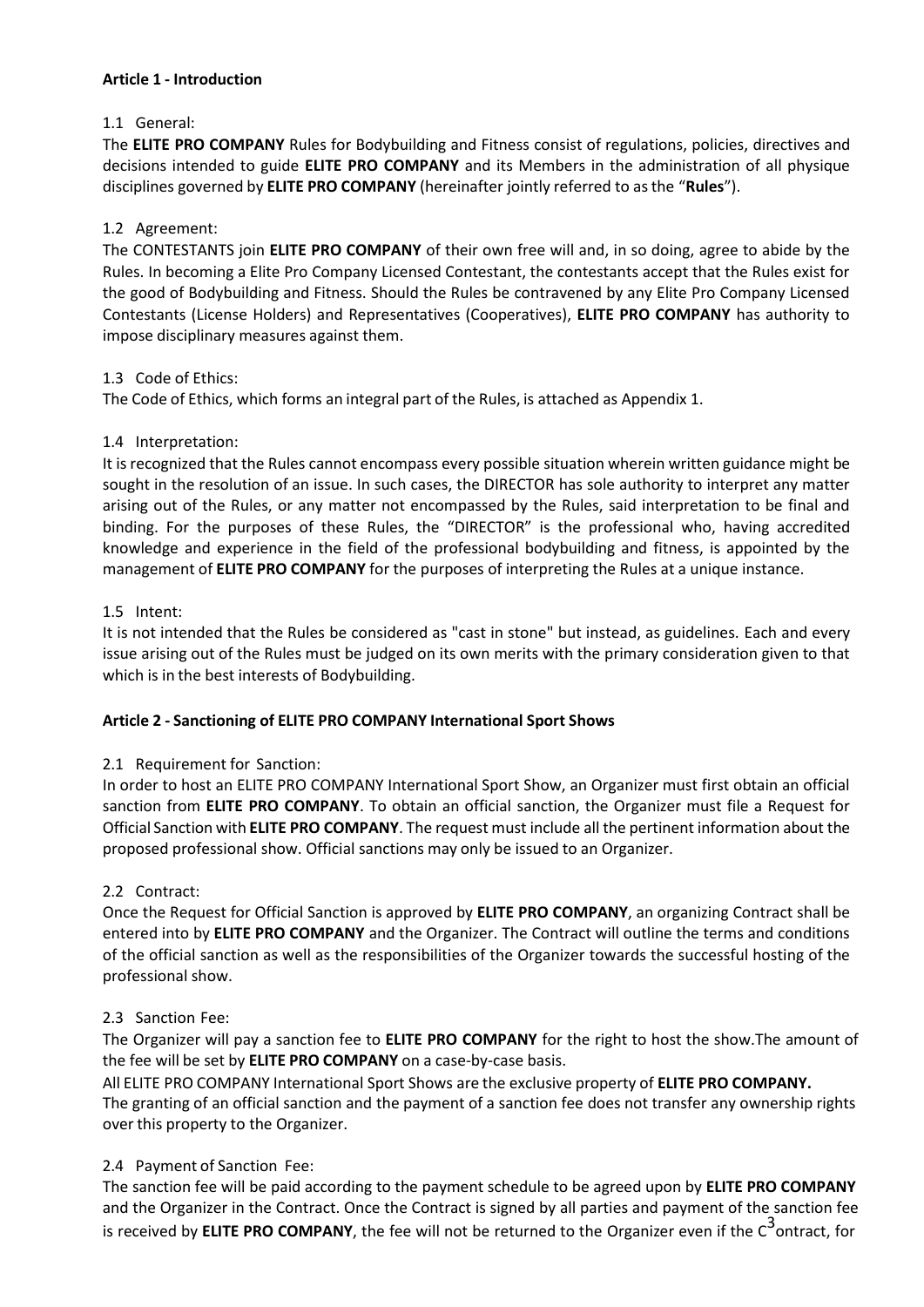whatever reason, be subsequently terminated.

#### 2.5 Failure to Abide:

Once the Contract has been signed by all parties, should the Organizer, for whatever reason, subsequently fails to abide by the Rules or the terms and conditions of the Contract, **ELITE PRO COMPANY** may terminate the Contract, withdraw the Official Sanction and undertake whatever measures are deemed necessary, disciplinary or otherwise, in order to protect the interests of **ELITE PRO COMPANY**.

### <span id="page-3-0"></span>**Article 3 - Liability of ELITE PRO COMPANY**

### 3.1 General:

The organization of an ELITE PRO COMPANY Sport Show will be undertaken at the sole financial risk ofthe Organizer. The Organizer should assume this undertaking in writing as a condition precedent for being awarded with the Official Sanction. This and any other applicable undertakings and obligations shall form part of and be detailed in the Contract.

# 3.2 Liability Regarding Failure to Abide:

**ELITE PRO COMPANY** will not be held liable for any financial or other loss, including any harm to the reputation of the Organizer or any associated parties, should the Organizer be disciplined for failing to abide by the Rules or the terms and conditions of the Contract.

### 3.3 Liability Insurance:

Elite Pro Company Licensed Contestants, participate at ELITE PRO COMPANY International Sport Shows by theirown free will and, in so doing, agree that **ELITE PRO COMPANY** will not be held liable for any accident or incident arising out of the organization or hosting of the show. The Organizer of an ELITE PRO COMPANY International Sport Show must agree in writing to make the necessary arrangements, either with the show venue or an insurance agency, for their own liability insurance coverage.

### 3.4 Medical Personnel:

The Organizer of an ELITE PRO COMPANY International Sport Show will ensure that accredited medical personnel are on duty and that emergency transportation is made available at the show venue throughout the duration of the Preassesment and Finals, at no cost to **ELITE PRO COMPANY**.

### <span id="page-3-1"></span>**Article 4 - Sponsorship**

### 4.1 Sponsorship:

The Organizer of an ELITE PRO COMPANY International Sport Show may reach sponsorship arrangements with public entities and private companies; however, any sponsorship shall be subject to previous approval by **ELITE PRO COMPANY**.

### 4.2 Exceptions:

The sponsorship of ELITE PRO COMPANY International Sport Shows by companies or individuals that are directly or indirectly connected with any activities including but not limited to the manufacture, production, sale, distribution and/or advertisement of alcohol or tobacco trademarks or products and/or of prohibited substances or methods in sports, is strictly prohibited.

### <span id="page-3-2"></span>**Article 5 – Advertising and Publicity**

# 5.1 Advertising:

The Organizer of an ELITE PRO COMPANY International Sport Show may advertise at the show by way of signage and/or banners so long as said advertising is not placed at the back center of the stage or in such a manner that obstructs the view of the Jurys (assessing) panel. Signs and logos may be printeddirectly on the back cover of the stage or banners may be hung from the top front of the stage,on either or both sides of the stage, and/or along the front edge of the stage. Signs and logos may also be projected on the back cover of the stage or displayed on screens placed on the sidesof the stage. Signs, screens and/or ban4ners must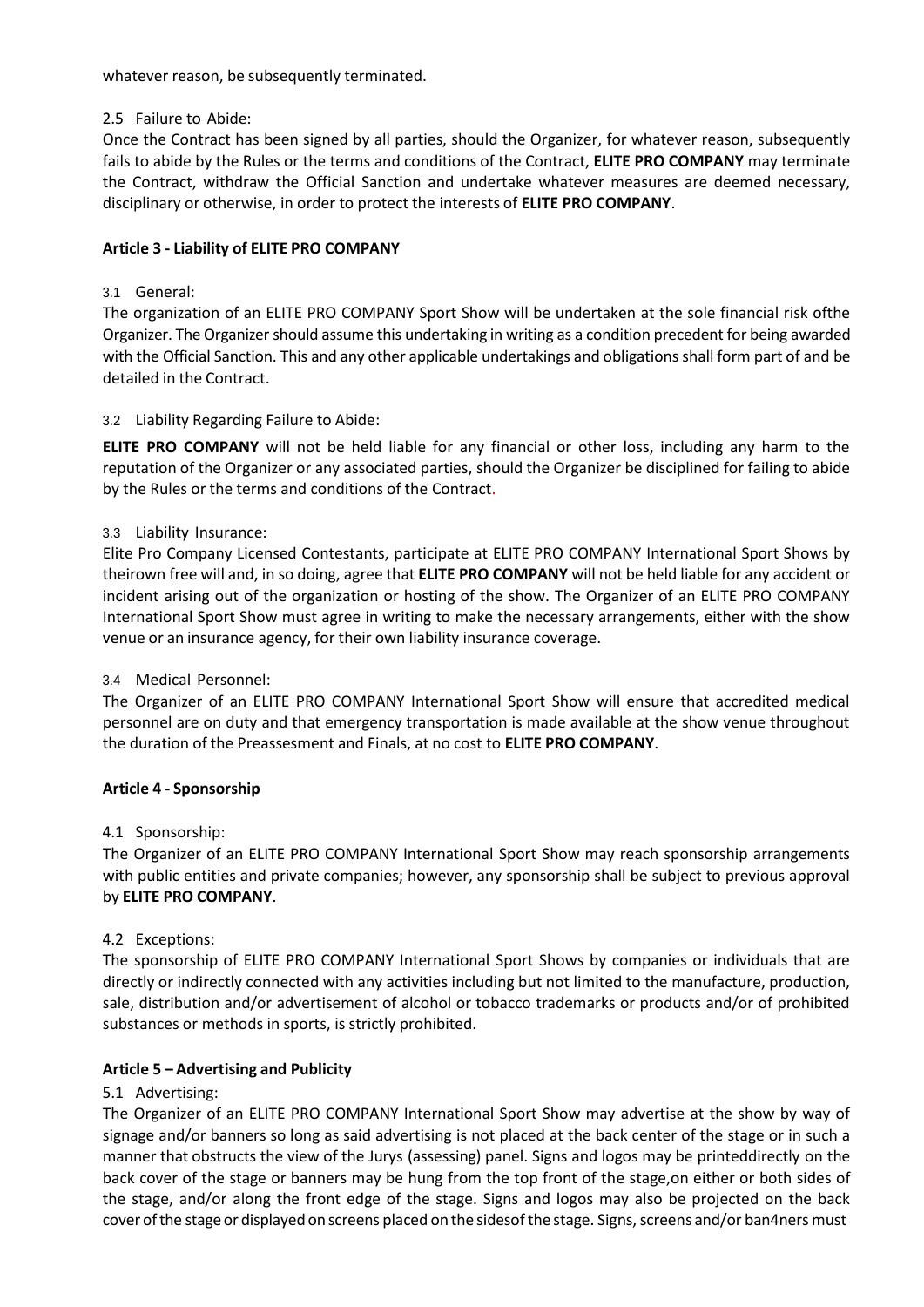not be placed in such a position as to be withincamera-view when photographing the top six finalists.

# 5.2 Publicity:

The Organizer will be responsible for ensuring that the show receives maximum publicity,before, during and after the show. The Organizer should retain the services of a Public Relations consultant to ensure maximum media coverage through newspapers, radio, internet and television. Prior to the official registration/weighin or immediately prior to the Preassesment the Organizer should arrange a Press Conference at which the Organizer and the **ELITE PRO COMPANY** Chief Official may inform the public about the show, the **ELITE PRO COMPANY** activity and Bodybuilding and Fitness.

# <span id="page-4-0"></span>**Article 6 - Television and Video**

### 6.1 Exclusive Rights:

**ELITE PRO COMPANY** has the exclusive right to negotiate any and all contracts for television and/or video rights to an Elite Pro International Sport Show. Should television and/or video rights become an issue in the hosting of the show, the Organizer is obligated to immediately advise **ELITE PRO COMPANY** of this fact and will refrain from entering into any unilateral negotiations with any television and/or video agency without the expressed prior approval of **ELITE PRO COMPANY**. **ELITE PRO COMPANY** has "first rights" to any videotape of the event and, upon demand, the Organizer willimmediately forward to **ELITE PRO COMPANY** a first copy of the videotape for use as **ELITE PRO COMPANY** deems appropriate.

# 6.2 Liability:

Should the negotiations between **ELITE PRO COMPANY** and the Organizer offering the television and/or video contract fail to produce any fees, **ELITE PRO COMPANY** will not be held liable for any resultant financial or other loss to the Organizer, or any related parties.

# 6.3 Breakdown of Fees:

**ELITE PRO COMPANY** will receive any and all fees for television and/or video and will normally apportion said fees as detailed in a separate written and signed agreement or contract with theOrganizer.

### <span id="page-4-1"></span>**Article 7 - Media Accreditation**

### 7.1 Rights:

**ELITE PRO COMPANY** reservesthe right to control any and all press accreditation, whethersaid accreditation be television, radio, website, print, photographic, or other media, at ELITE PRO COMPANY International Sport Shows.

### 7.2 Press Passes:

**ELITE PRO COMPANY** is responsible for issuing press passes to selected media personnel. To obtain a press pass, a journalist or his/her employer must file a Press Accreditation Application Form with **ELITE PRO COMPANY**, which will then issue the ELITE PRO COMPANY Press Accreditation to him/her. Based on this document, the Organizer will prepare a press pass for that person, which will be given after payment of the press accreditation fee, as determined by ELITE PRO COMPANY from time to time. During the Preassesment and Finals, only those individuals in possession of valid press passes are permitted access to those seating areas that are designated for the press. The ELITE PRO COMPANY Chief Official may dismiss any individual from the press area for just cause.

### 7.3 Event Coverage:

The possession of an **ELITE PRO COMPANY** Press Accreditation does not entitle the bearer to cover every ELITE PRO COMPANY International Sport Show from the press area. Permission to cover a show must be obtained on a show-by-show basis with accreditation normally being granted on a first-come, first-serve basis.

# **Article 8 - Qualificationsfor Participation in ELITE PRO COMPANY SPORT SHOWS** 5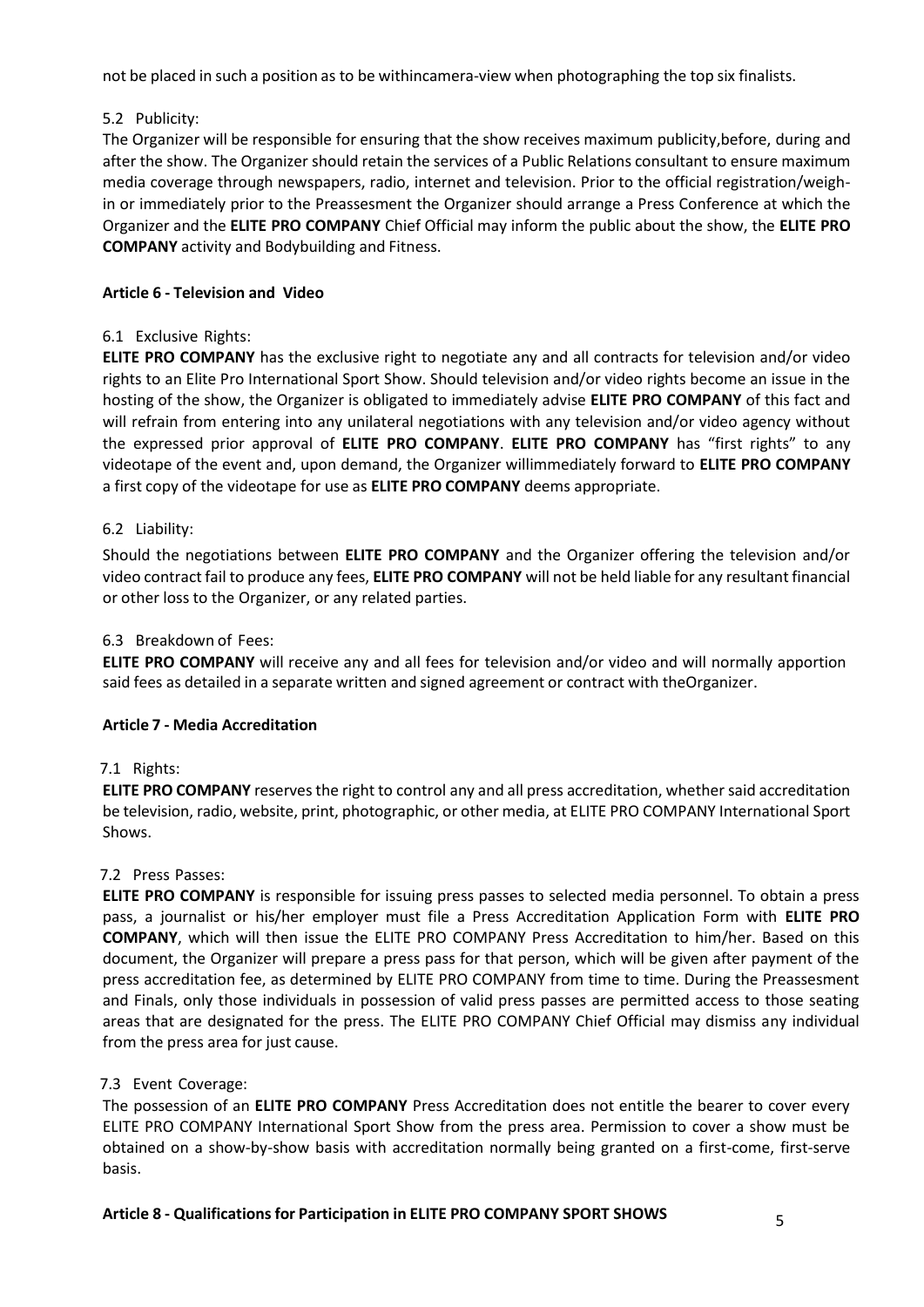# 8.1 Eligibility:

Only Elite Pro Licensed Contestants are permitted to participate at ELITE PRO COMPANY International Sport Shows. Elite Pro Licensed Contestants under suspension or disqualification are not permitted to participate at any ELITE PRO COMPANY International Sport Shows.

### 8.2 Participation:

Elite Pro Licensed Contestants are only those who are title holders of a valid **ELITE PRO COMPANY CARD**. He or she must either be a citizen or have landed immigrant or legal resident status in the country that the contestant intends to represent. At the official registration/weigh-in, the contestant must show a valid passport, or landed immigrant or legal resident papers, or other documented proof of citizenship status from the current country of his or her domicile.

### 8.3 Invitations to Compete:

Elite Pro Licensed Contestants may register directly at ELITE PRO COMPANY International Sport Shows, contacting **ELITE PRO COMPANY** with copy to the Organizer; except for the invitational events, in which the Organizer will invite the contestant in coordination with **ELITE PRO COMPANY**.

# 8.4 Renewal of ELITE PRO COMPANY Cards:

The ELITE PRO COMPANY Cards must be renewed each calendar year on or before  $31<sup>st</sup>$  January. Renewals made after this date will be valid but subject to an increased fee. This will not be applicable for new cardholders.

8.5 Expiration of Elite Pro Company Licensed Contestant Status:

Elite Pro Company Licensed Contestants who do not renew their ELITE PRO COMPANY Card for two years, will lose their status.

Notwithstanding above, if an Elite Pro Company Licensed Contestant who is a holder of an ELITE PRO COMPANY Card ceases to participate in ELITE PRO COMPANY International Sport Shows within a consecutive period of three years, he or she will have to pay an extra fee of one hundred (100) euros per year for maintaining the validity of his or her ELITE PRO COMPANY Card.

If an Elite Pro Company Licensed Contestant decides to resign to his or her status and return to amateur, he or she will not be authorized to return to **ELITE PRO COMPANY** unless (a) a period of two (2) years following his or her resignation has lapsed, and (b) he or she again qualifies as professional

8.6 Rules to apply for the ELITE PRO COMPANY Card

The conditions to obtain the ELITE PRO COMPANY Card are published at the ELITE PRO COMPANY Official website.

### **Article 9 – Elite Pro World Showdown and other International Shows**

### 9.1 Guarantee:

Organizers of ELITE PRO COMPANY International Sport Shows must guarantee unconditional entry to all eligible Elite Pro Company Licensed Contestants.

### **Article 10 – Pre-assessing and Finals Venue Requirements**

10.1 General:

All ELITE PRO COMPANY International Sport Shows will take place, whenever possible, in a complete theatrelike venue with an appropriately sized stage, professional lighting and sound, and tiered seating. The Organizermust pay special attention to the following critical requirements:

### 10.1.1 Staging:

The assessing should be held on a raised stage with an optimum height of 80-100 cm, 16-24 width and6- 8 m depth. If the venue has a large, flat seating area without tiered seats, the stage must be at an optimum height of 1.0 meter. If the stage is higher than that, the seats for the Jurys must also be raised so as to give them a full view of the contestants. The top of the stage should be covered by a plain grey carpet and the front and sides by cloth, paneling or paint.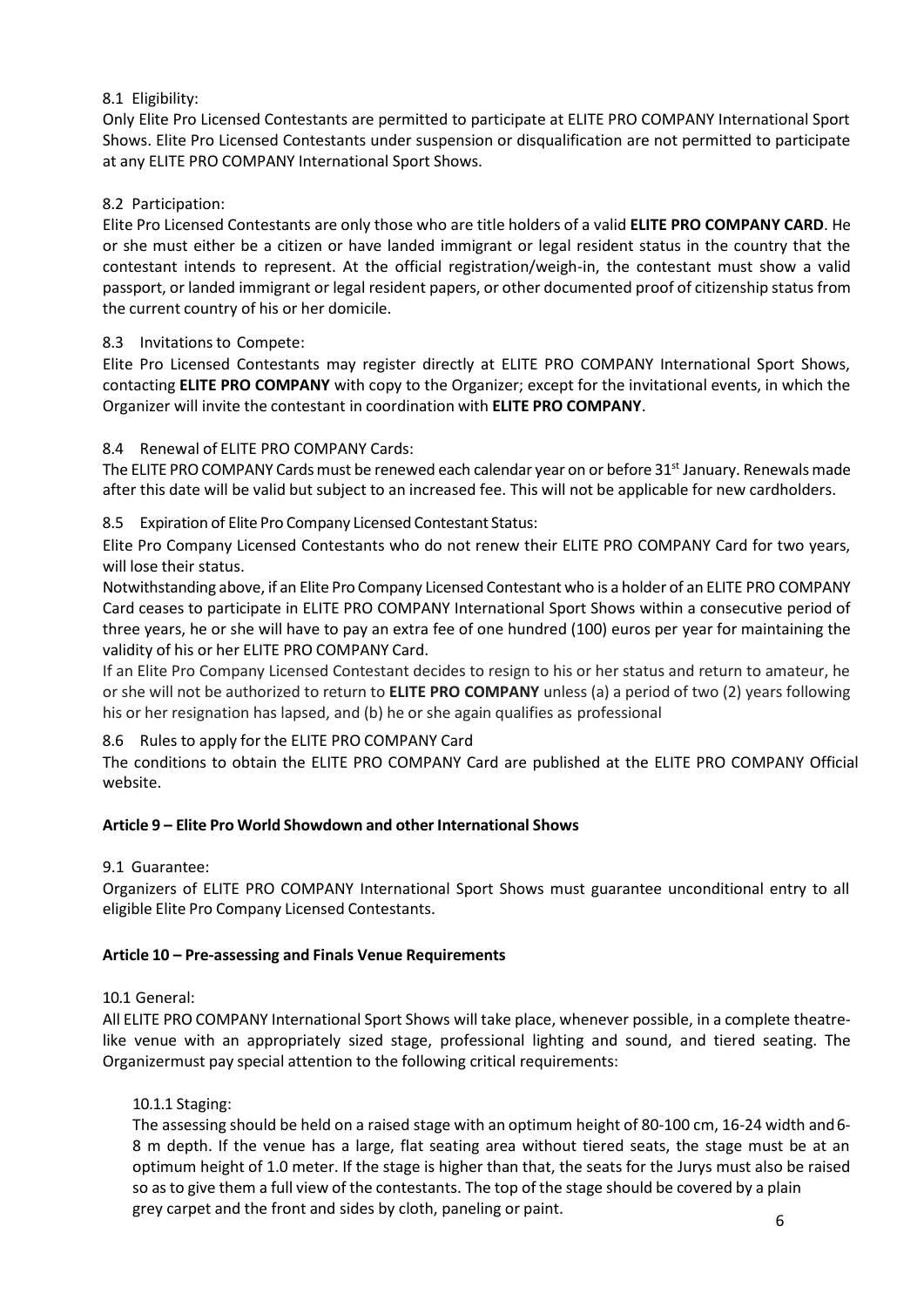#### 10.1.2 Background:

The stage background should be of a neutral, non-distracting color, preferably dark blue or black and matt. The **ELITE PRO COMPANY** logo, **ELITE PRO COMPANY** official sponsors' logos and the name of the event shall be displayed on it. The logo of the Organizer may also be displayed in this area; however, neither should be placed in such a position as to distract the view of the Jurys or photographers. The Organizer must not allow signage and/or banners to be displayed in this area, however, said signage and/or banners may be hung from the top front of the stage, on either or both front sides of the stage, along the front of the posing plinth, or along the front edge of the stage, and/or in any other area that does not interfere with the judge's and photographer's view of the contestants.

#### 10.1.3 Sound:

The sound system will be of such quality to ensure that the contestant's music is reproduced in the best professional manner. The Organizer will also be responsible for ensuring that each contestant's music starts exactly where it should and on cue.

Where possible, the sound system controls/soundman should be located at the backstage onthe same side where the contestants enter, normally stage left (when viewed from the front). Microphones must be provided for the **ELITE PRO COMPANY** Chief Jury, the Master of Ceremonies, and the onstage Expeditor (preferably hands-free).

#### 10.1.4 Lighting:

The stage will be provided with one universal lighting system, evenly illuminating the whole stage. If this is impossible, two basic lighting set-ups are required. The first is needed to illuminate the complete lineup of all the contestants when they are first brought before the Jurys. The second must be focused on the central area of the stage (10 m wide, from the front of the stage to the back wall) for the individual posing routines, comparisons, pose down and awarding ceremony. It is important to avoid the shadowed area on the stage. The average luminance on the stage should be at the level of 4500 – 5000 lux.

#### 10.1.5 Seating:

The Organizer must ensure that all Jurys and spectators are afforded a clear and unobstructed full-figure view of all the contestants who stand onstage. Jurys and statisticians must be seated away from the spectators. Photographers and television and/or video personnel must not be allowed to obstruct the view of the Jurys.

#### 10.1.6 Master of Ceremonies:

The Master of Ceremonies plays a significant role in the image that the **ELITE PRO COMPANY** wishes to present to the general public at all ELITE PRO COMPANY International Sport Shows. For this reason, the Master of Ceremonies should have a background in public speaking or be comfortable in his or her role as "moderator" in front of an audience and must be adept at handling impromptu situations. The Master of Ceremonies should have a speaker's rostrum with a microphone, situated at the side of the stage from which the contestants enter.

#### 10.1.7 Contestant Warm-up Area:

The Organizer will provide dressing rooms and washrooms/showers for the contestants. Next to the dressing room area, and adjacent to the stage, there should be an area where the Expeditors may assemble the contestants prior to leading them onto the stage. In the marshalling area, the Organizer will also provide an adequate amount of equipment for the contestants to warm up with before performing. There should be barbells of varying weights, several pairs of dumbbells of varying weights, adjustable benches, etc. Also, a couple of mirrors are needed, especially at the women's shows and a lot of paper towels plus waste-paper baskets.

#### 10.1.8 Inspection:

The **ELITE PRO COMPANY** Chief Jury should inspect the contest venue site prior to the commencement of Pre-assessing, for the purpose of ascertaining the readiness of the facility.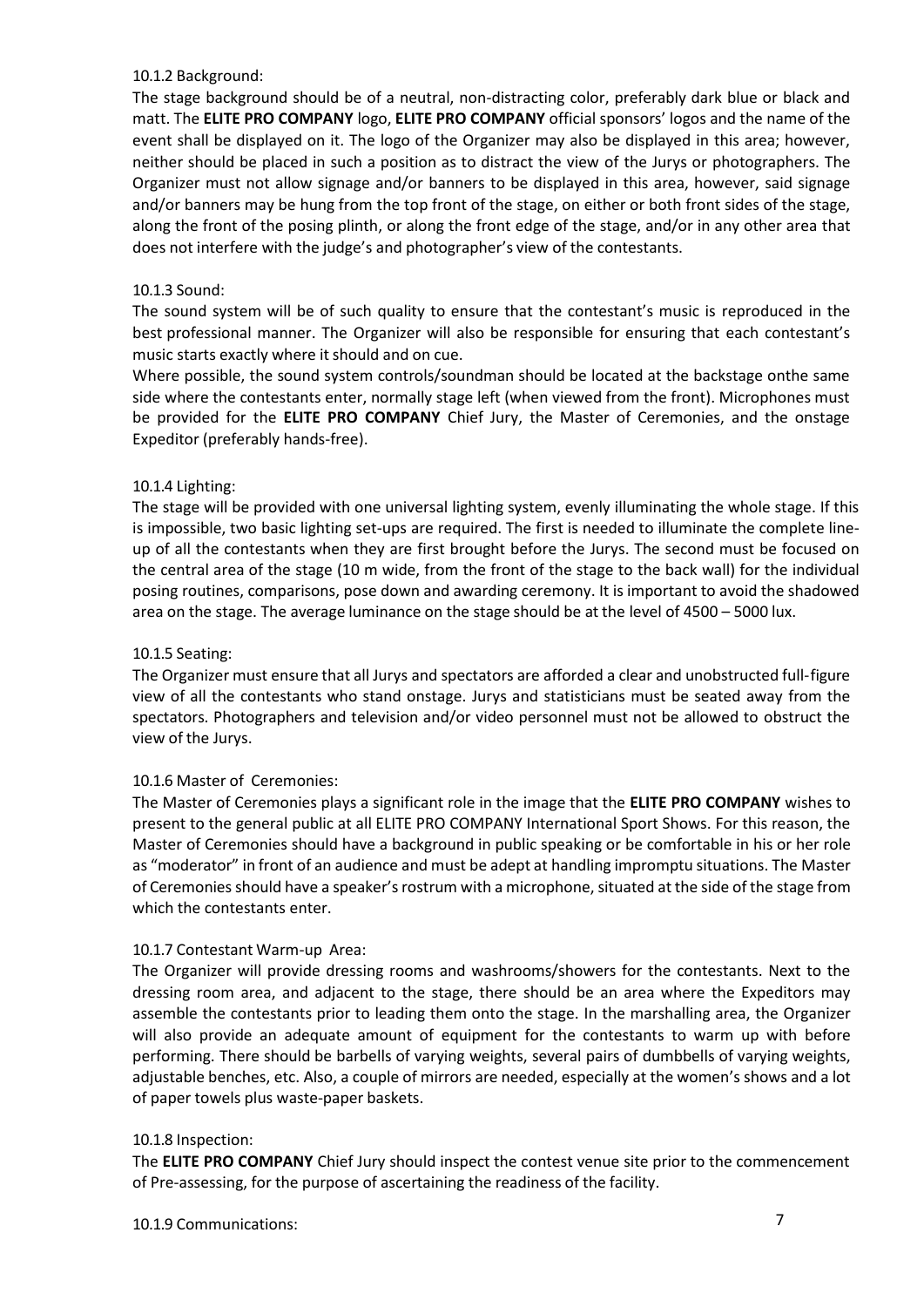The Organizer will be responsible for supplying enough communications equipment (i.e.: headsets/micas, walkie-talkies) for use by the backstage Expeditors.

## 10.1.10 Office/Photocopier:

The Organizer will be responsible for providing a complete office with computer/printer and photocopier with additional toner kept in reserve for use by **ELITE PRO COMPANY** throughout the duration of the ELITE PRO COMPANY International Sport Show.

## 10.1.11 Water:

The Organizer will provide enough quantities of still (no gas) water for its consumption at backstage by the expeditors and contestants.

### 10.1.12 Medical Emergency:

The Organizer will ensure that medical personnel and emergency transportation is made available for use throughout the entire duration of the Preassessment and Finals.

### 10.1.13 Backstage Access/Dressing Room Access:

Access to the backstage area/dressing room area is strictly limited to essential personnel only. There will be no admittance given to spouses, boyfriends, girlfriends, family members or any other contestants' relatives. Coaches and trainers who assist contestants in the dressing room area must be of the same sex as the contestant they are assisting. Under no circumstances will a coach, trainer, or any other individualbe permitted in the dressing room area to assist any contestant of the opposite sex.

### 10.1.14 Cameras/Videotapes:

Cameras and videotape devices are strictly prohibited in the backstage area except when used by duly accredited press personnel. These devices are strictly prohibited in the dressing room area.

#### 10.1.15 Access Control:

**ELITE PRO COMPANY** reserves the right to control access to the backstage area during Preassessment and Finals.

### **Article 11 – Official Contestant Registration: Weigh-in and/or Height Measurement**

### 11.1 Official Contestant Registration:

Weigh-in and/or Height Measurement: The Official Contestant Registration (weigh-in and/or height measurement) at all ELITE PRO COMPANY International Sport Shows will be controlled by the **ELITE PRO COMPANY** Chief Jury and will normally proceed as follows:

11.1.1 All contestants, regardless of their category, are required to personally show up at the Official Contestant Registration which will usually take place on the day prior to the Preassessment. Any contestant who fails to attend the Official Contestant Registration at the designated time may be eliminated from the contest.

11.1.2 The Organizer will provide a suitable room for the Official Contestant Registration in which there will be a certified weighing machine, calibrated in kilograms, with accuracy up to 0.1 kg, as well as one back-up weighing machine, which should be made available to the Contestants prior to the Official Contestant Registration, so that they may check their weight; tables and chairs for the Jurys Secretary and assistants, and a suitable number of chairs for the contestants and delegates. A measuring device, calibrated in centimeters, with accuracy up to 1 mm, will also be made available to record the body height.

11.1.3 All contestants will be required to have in their possession, at the time of the Official Contestant Registration, the following items:

#### a. A valid contestant's **ELITE PRO COMPANY** Card; and 8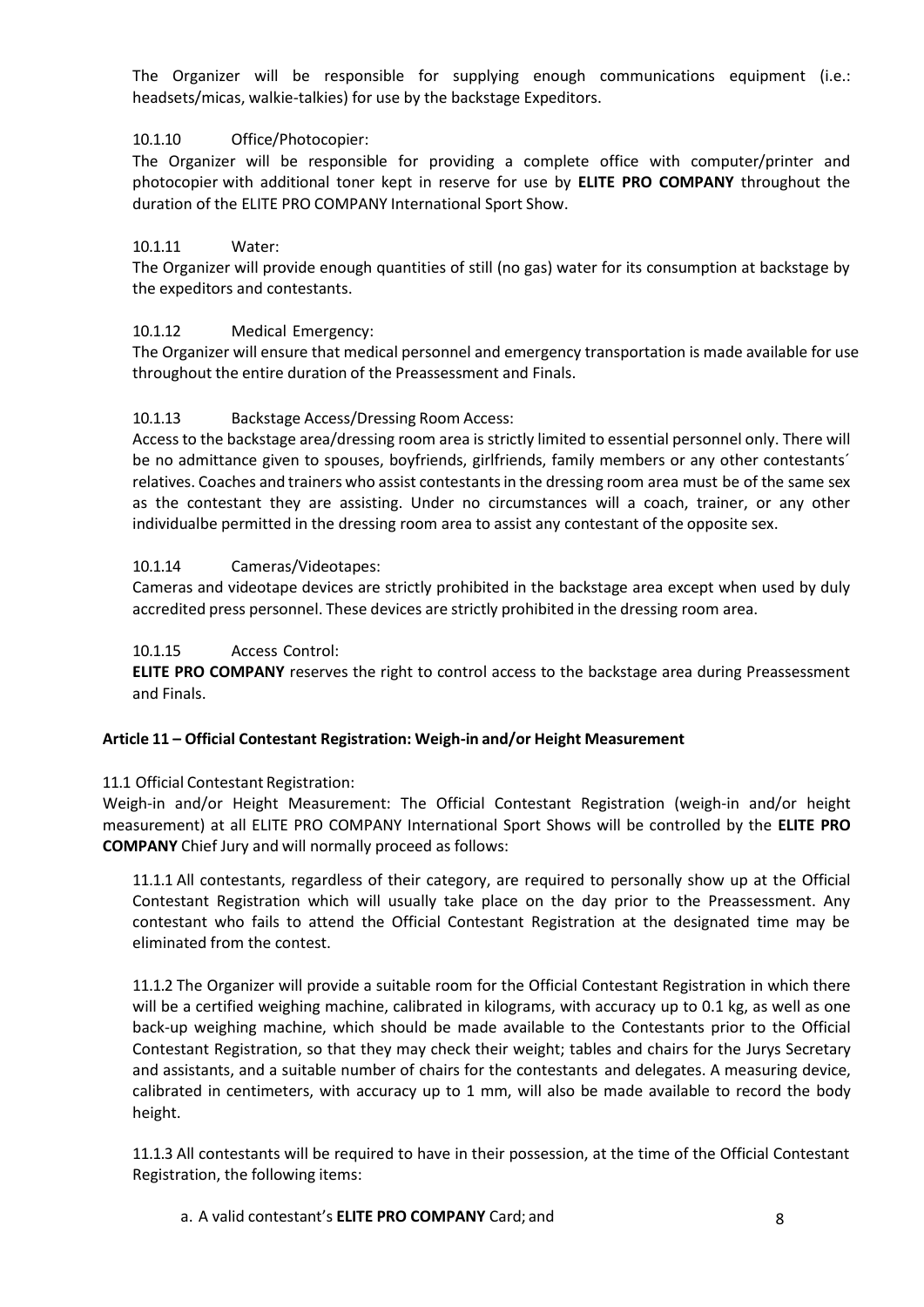- b. A valid Passport; or
- c. Citizenship Identity Card with photography; and
- d. Music recorded in a storage device with the contestant's name affixed upon the device, and themusic properly cued at the beginning of the song title.

11.2 There are four categories in men's categories currently as follows:

- MEN
- o BODYBUILDING UP TO 90 KG
- o BODYBUILDING OPEN
- o MEN'S CLASSIC PHYSIQUE
- o MEN'S PHYSIQUE

11.3 There are four categories in women's categories, currently as follows:

- WOMEN
- o BIKINI-FITNESS
- o BODYFITNESS
- o WELLNESS
- o WOMEN'S PHYSIQUE

11.4 The classic physique Contests, with the following bodyweight limitations:

- 1. Up to & incl. 168 cm Max Weight  $[kg] = (Height [cm] - 100) + 4 [kg] + 2$
- 2. Up to & incl. 171 cm Max Weight [kg] = (Height [cm] – 100) + 6 [kg]+2
- 3. Up to & incl. 175 cm Max Weight [kg] = (Height [cm] -100) + 8 [kg]+2
- 4. Up to & incl. 180 cm Max Weight [kg] = (Height [cm] -100) + 11 [kg]+3
- 5. Over 180 cm:
	- a) over 180 cm up to & incl. 188 cm:

```
Max Weight [kg] = (Height [cm] -100) + 13 [kg]+3
```
b) over 188 cm up to & incl. 196 cm:

Max Weight [kg] = (Height [cm] – 100) + 15 [kg]+3

- c) over 196 cm:
- Max Weight [kg] = (Height [cm] 100) + 17 [kg]+3
- 11.5 The starting time for the Official Contestant Registration will be published by the Organizer. All contestants, regardless of category, must be present for the Official Contestant Registration at the published start time.
- 11.6 Any contestant who fails to register within the time limits set for his or her category may be eliminated from the contest.
- 11.7 Any contestant who does not make weight will be given time to make the weight. If, for whatever reason, the contestant does not return, he or she will be eliminated from the contest. The onus is on the contestant to return within the deadline; **ELITE PRO COMPANY** is under no obligation to issue time warnings or to track down the contestant.
- 11.8 The **ELITE PRO COMPANY** Chief Jury, and his or her assistant(s), will control the weighing machine and measuring device and will verify the bodyweight and/or height of each contestant.
- 11.9 All Contestants must produce a valid contestant 's **ELITE PRO COMPANY** Card and other identity document. 9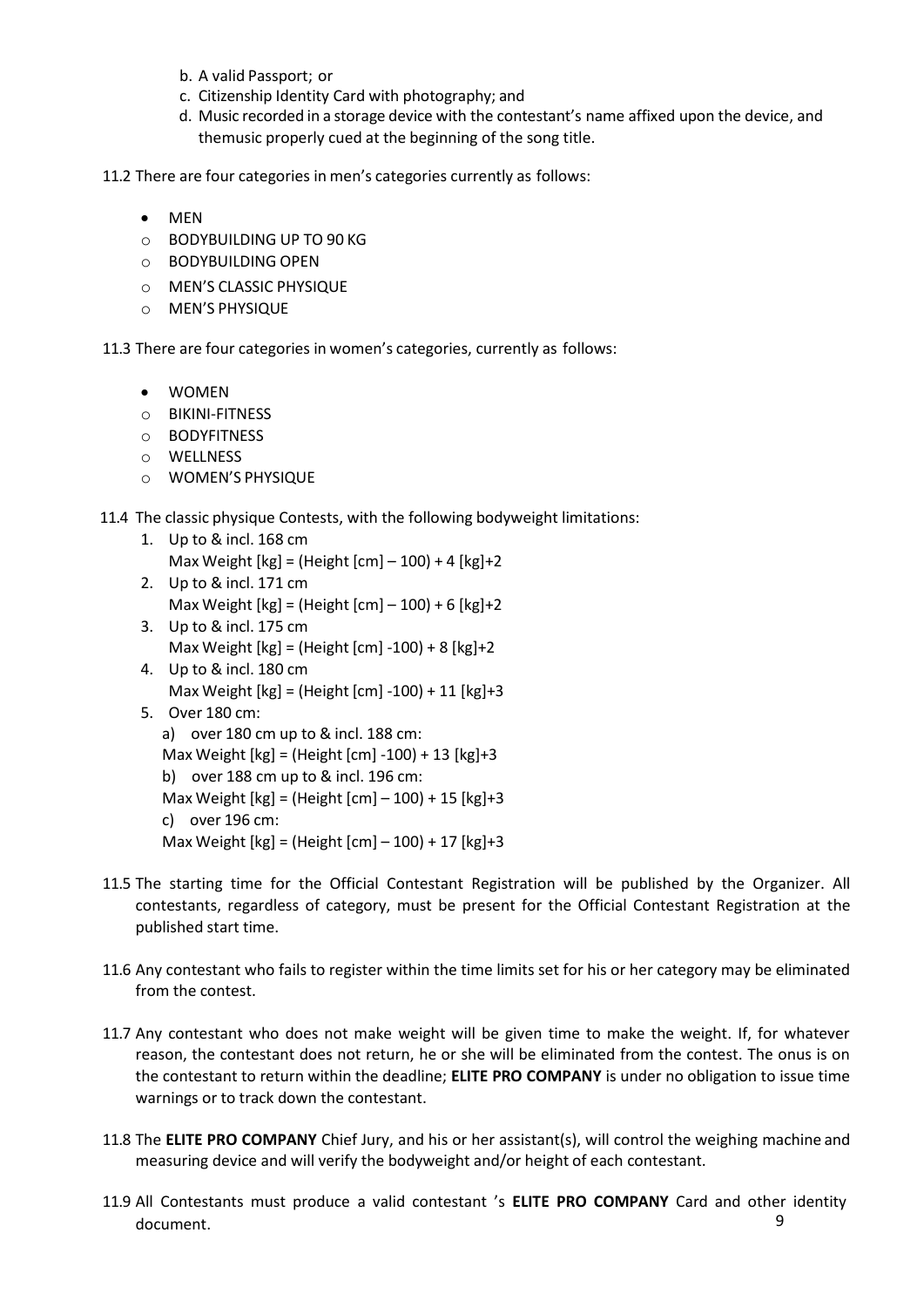- 11.10 The Jurys Secretary, and his or her assistant(s), will compile lists of all of the contestants, by category, once their body weight and/or height is verified by the **ELITE PRO Company** Chief Jury and will then prepare photocopies of these lists for the **ELITE PRO COMPANY** Chief Jury / Assessor, the **ELITE PRO COMPANY** Chief Expeditor and his or her assistants, **ELITE PRO COMPANY** General Secretary and his or her assistants (statisticians), the Music Control Jury, the Master of Ceremonies, **ELITE PRO COMPANY** Press Commission representative, the various media personnel in attendance, and other individuals as required.
- 11.11 During the Official Contestant Registration, the **ELITE PRO COMPANY** Jurys Committee will determine the order in which the contestants will appear before the assessing panel. The Jurys Secretary, or an assistant, will issue each contestant with a contestant number, said number which will be randomly selected by the contestant, and which will thereafter correspond to the order in which that contestant will appear before the assessing panel. This number must be attached to the left side of the posing trunks, or bikini, and must be worn throughout the Preassessment and Finals.
- 11.12 All contestants will be required to hand in their music devices, properly cued atthe start of the music, at Official Contestant Registration, said device which must be identified with the contestant's name affixed upon it. The Jurys Secretary, or an assistant, will affix, on the music device, a number corresponding to the same number that the contestant was given to attach to his or her posing attire.
- 11.13 The use of profane, vulgar, or offensive language in posing music is prohibited.

#### 11.14 Media Waiver of Liability:

By registering as a contestant at an ELITE PRO COMPANY International Sport Show, the contestant agrees that his orher person and/or likeness may be filmed, videotaped, photographed and/or otherwise recorded, by electronic or other means, for use by **ELITE PRO COMPANY** in promoting **ELITE PRO COMPANY** and Bodybuilding and Fitness.

#### 11.15 Access Control:

**ELITE PRO COMPANY** reserves the right to control access to the Official Contestant Registration room (Weighin and/or Height Measurement) as well asto the warming-up area during the Preassessment and Finals. **ELITE PRO COMPANY** may issue one or more access control passes (Green Cards) to each participant.

\*The Green Card allows access to the restricted areas only and does not absolve the holder from requiring Preassessment and Finals tickets and/or passes.

#### 11.16 Responsibility:

All contestants, Jurys and officials are solely responsible for remaining current with contest rules. They are fully aware that these rules are available on the Official **ELITE PRO COMPANY** Website, **[www.eliteprocard.com](http://www.eliteprocard.com/) ELITE PRO COMPANY** does not accept an Elite Pro Company Licensed Contestant (License Holder) or Representative (Cooperative) claim of ignorance of the rules as a reason to act in a manner contrary to these rules.

#### <span id="page-9-0"></span>**Article 12 - Anti-Doping**

Contestants should conduct themselves in a manner that it is at any time apart from the consumption of any illicit social drug or any drugs that enhance performance in the sport, also abstaining from any behaviors that could be considered or interpreted as a promotion, endorsement or apology of any illicit methods and/or products. Athletes found guilty of such behaviors will be expelled from **Elite Pro Company** Sport Shows.

#### <span id="page-9-1"></span>**Article 13 - Jurys**

All Jurys wishing to inspect / assess at ELITE PRO COMPANY International Sport Shows should be chosen by **ELITE PRO COMPANY** and must first be qualified to assess **ELITE PRO COMPANY** International Sport Shows.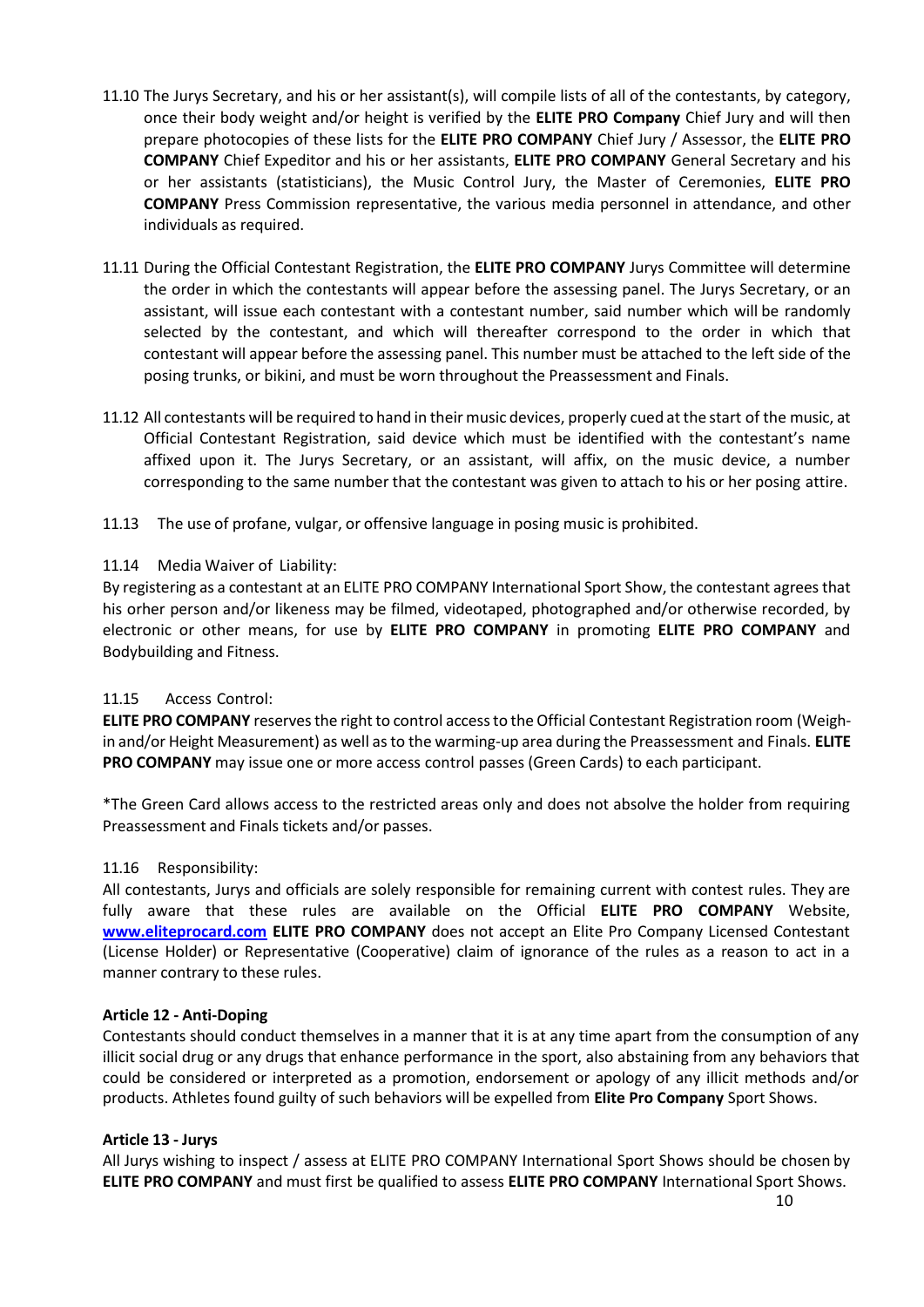#### 13.1 ELITE PRO COMPANY Jurys

Jurys will be chosen and invited by **ELITE PRO COMPANY** to take an exam for **ELITE PRO COMPANY** class. Individual requests will not be accepted. Each test Jury will have to pay a test assessing fee, which fee will be in an amount as determined from time to time by the **ELITE PROCOMPANY** Jurys Committee.

#### 13.2 ELITE PRO COMPANY Jurys Cards:

Upon successfully passing the practical assessing test at one of indicated **ELITE PRO COMPANY** International Sport Shows and Jurys rules theoretical knowledge test at one of the **ELITE PRO COMPANY** World Jurys Seminars and upon payment of a one-time fee for issuing the ELITE PRO COMPANY Jury Card(the amount of which shall de determined from time to time by the **ELITE PRO COMPANY** Jurys Committee), the individual will be issued an **ELITE PRO COMPANY** Jury Card

#### 13.3 Judging at ELITE PRO COMPANY International Sport Shows:

Every individual wishing to assess at an ELITE PRO COMPANY International Sport Show must first (a) be in possession of a valid **ELITE PRO COMPANY** Jury's Card, (b) pay an annual Jury's fee (the amount of which will be determined from time to time by the **ELITE PRO COMPANY** Jurys Committee), and (c) must participate once per 3 years in the official Jurys seminar organized by the **ELITE PRO COMPANY** Jurys Committee. **ELITE PRO COMPANY** Jurys Cards of all nominated Jurys must be surrendered to the **ELITE PRO COMPANY** Jurys Committee at the Team Managers and Jurys Meeting which will be held prior to the Preassessment. The **ELITE PRO COMPANY** Jurys Committee will select those individuals whom they consider to be the most qualified to serve on the assessing / Jurys panels. The Cards will be returned at the Finals. Once selected for a panel, a Juymust be present on the panel throughout the entire Preassessment and Finals.

#### 13.4 Nomination Deadline:

Each country's **ELITE PRO COMPANY** Jurys Committee must provide on the Final Entry Form the namesof all individuals who it nominates to assess at the **ELITE PRO COMPANY** International Sport Show, failing which the individual will not be allowed to assess. Names of Jurys nominated by each country's **ELITE PRO COMPANY**  Jurys Committee should also be sent to the **ELITE PRO COMPANY** Jurys Committee Chairman, to his e-mail address provided in the Inspection Report for a given **ELITE PRO COMPANY** International Sport Show.

### 13.5 Makeup of the Regular Jurys / Assessing Panel:

Nine Jurys are normally appointed by the **ELITE PRO COMPANY** Jurys Committee to serve on a regular Jurys / Assessing Panel. Every attempt is made to ensure that all qualified Jurys who are present at the Technical Meeting are given the opportunity to serve on a panel and that all countries are equally and fairly represented with no country having two or more Jurys on the same panel. Where it is not possible to appoint nine Jurys, seven or five Jurys are appointed. At no time will the number of Jurys on a panel be fewer than five. The **ELITE PRO COMPANY** Chief Jury is the final authority on the makeup of the Jurys / Assessing Panel panels.

#### 13.6 Alternate Jurys:

The **ELITE PRO COMPANY** Chief Jury may, at his discretion, allow a number of alternate Jurys, notto exceed four, to sit on the panel. Information, which Jurys from the panel work as alternate Jurys will be provided by the **ELITE PRO COMPANY** Chief Jury to the Statisticians just before the start of each category or group of categories.

#### 13.7 Accuracy in Assessing:

The following rules pertain to Assessing accuracy:

13.7.1 The Code of Ethics obligates officials to ensure that all contestants are adjudicated / assessed by the most qualified Jurys available. The **ELITE PRO COMPANY** Jurys Committee is empowered to take whatever measures it deems necessary to ensure that this obligation is met by selecting and paneling only those Jurys who meet or exceed the minimum accepted standard of assessing accuracy approved by **ELITE PRO COMPANY**. 11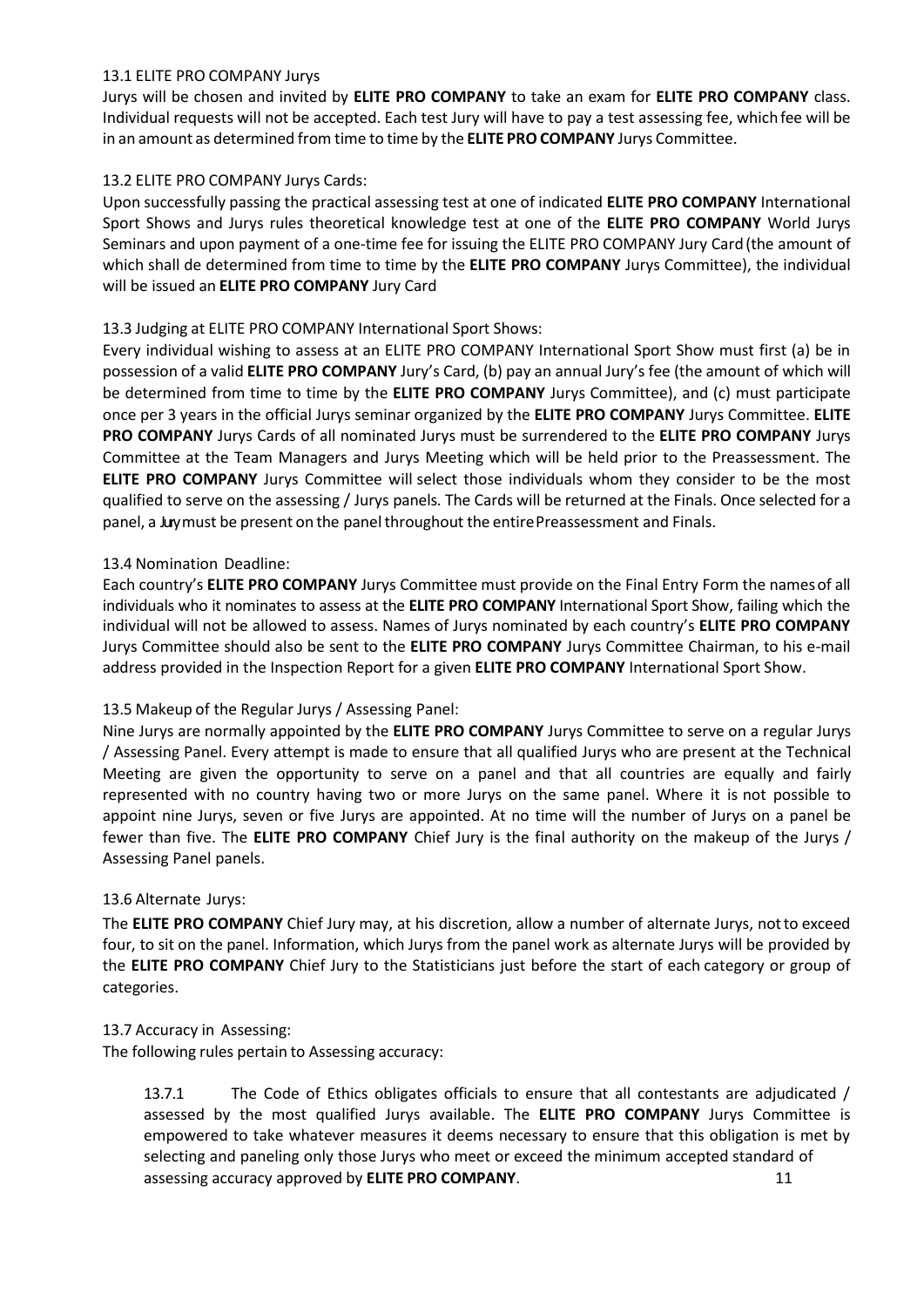13.7.2 The minimum acceptable standard is an overall average score of **70**% at Preassessment.

13.7.3 Assessing accuracy is calculated using the "Deviation Method". This method calculates the "deviation" between an individual Jury's placement of a contestant and the entire regular Jury's panel placement of that same contestant.

#### **Article 14 – Jurys' Attire and Jurys / Assessing Panel**

#### 14.1 Jury's Attire:

Jurys shall be attired as follows:

- 14.1.1 The official **ELITE PRO COMPANY** uniform for male Jurys at all ELITE PRO COMPANY International Sport Shows consists of a blue blazer with the official **ELITE PRO COMPANY** crest on the left breast pocket, pale blue or white shirt with the official **ELITE PRO COMPANY** tie, grey dress pants, black socks and black dress shoes.
- 14.1.2 The official **ELITE PRO COMPANY** uniform for female Jurys at all ELITE PRO COMPANY International Sport Shows consists of a blue blazer with the official **ELITE PRO COMPANY** crest on the left breast pocket, pale blue or white blouse, official **ELITE PRO COMPANY** scarf, grey skirt or dress pants, and black dress shoes.
- 14.1.3 The **ELITE PRO COMPANY** Chief Jury has authority to remove from the panel any Jury who is not correctly dressed in the official **ELITE PRO COMPANY** uniform.
- 14.1.4 **ELITE PRO COMPANY** may adopt a Relaxed Dress Code e.g. a polo shirt with **ELITE PRO COMPANY** logo on the left breast, which may be worn by Jurys, expediters and other **ELITE PRO COMPANY** officials working at the show. The decision on when to wear Relaxed Dressesshall bemade by the **ELITE PRO COMPANY** Chief Official on a case-by-case basis e.g. tropical climates or hot conditions.

#### 14.2 Officials:

The following officials are needed to control ELITE PRO COMPANY International Sport Shows:

- 1. One **ELITE PRO COMPANY** Chief Jury;
- 2. One **ELITE PRO COMPANY** Stage Director;
- 3. One Jurys Secretary;
- 4. Jurys from as many different countries as possible, with the quantity according to Article 13.5.
	- If enough qualified Jurys are available, two ormore panels of Jurysmay be appointed.
- 5. Two statisticians.
- 6. An **ELITE PRO COMPANY** Chief Expeditor and an appropriate number of assistants.
- 7. A Master of Ceremonies, or Announcer; and
- 8. A Music Control Jury cooperating with the Sound Operator to control the order of replaying CD's given by the Contestants for the free posing routines and music backgrounds selected for the pose down.

#### 14.3 **ELITE PRO COMPANY** Chief Jury:

The **ELITE PRO COMPANY** Chief Jury will coordinate and control all aspects of Official Contestant Registration, Preassessment and Finals. No other official will make any decision which might impact upon the smooth running of the contest without seeking the prior approval of the **ELITE PRO COMPANY** Chief Jury. The **ELITE PRO COMPANY** Chief Jury and his/her assistant will take seats in the center of the Jurys / Assessing Panel. Using his microphone and following the order of contest, the **ELITE PRO COMPANY** Chief Jury will give commands to contestants on the stage, will direct the comparisons and will control the procedure on the stage.

#### 14.4 **ELITE PRO COMPANY** Stage Director

The **ELITE PRO COMPANY** Stage Director should be nominated by the **ELITE PRO COMPANY** Chief12Jury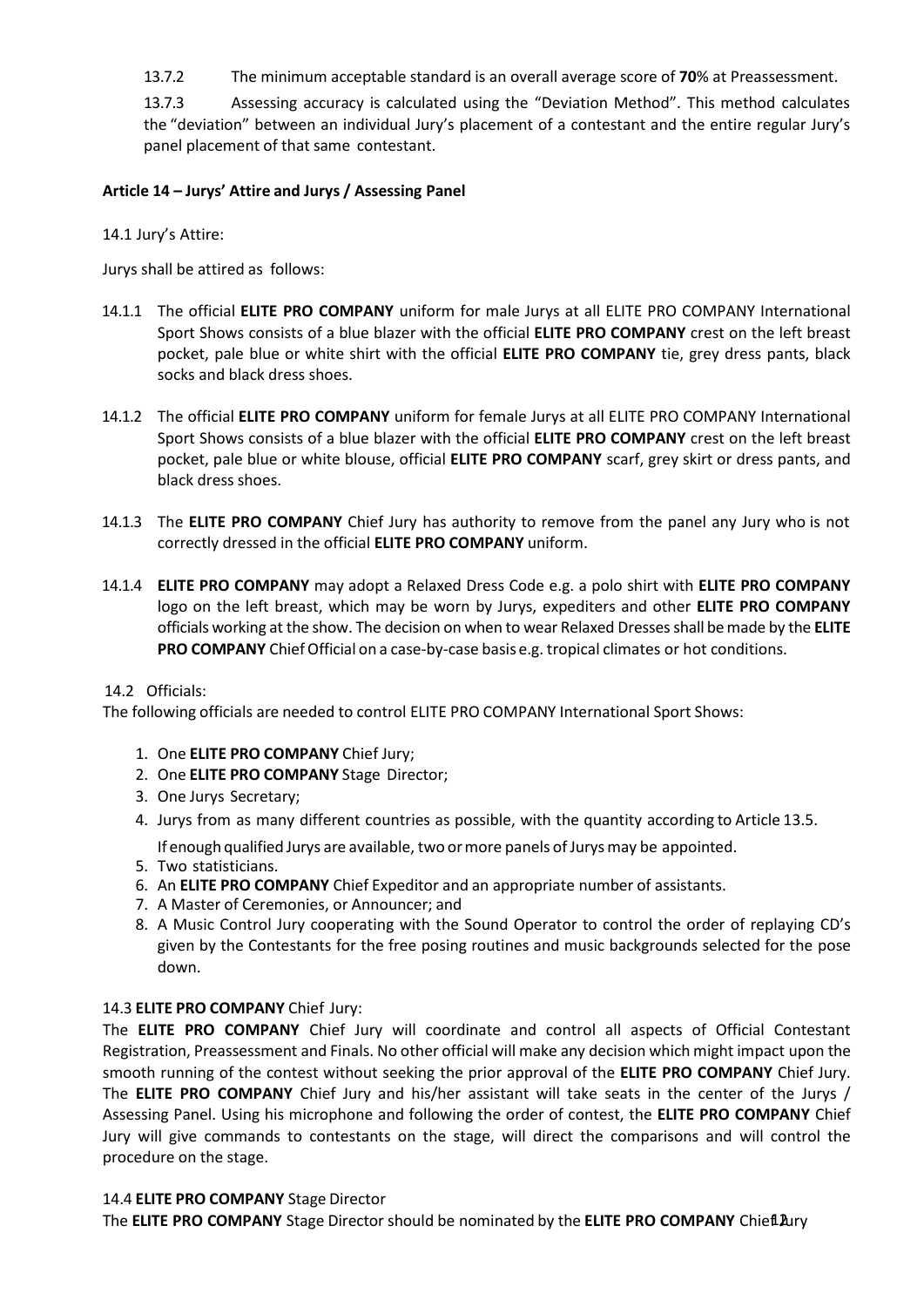from among the most experienced Jurys available atthe Contest. He will assistthe **ELITE PRO COMPANY** Chief Jury in directing and controlling the activity on the stage.

### 14.5 Jurys Secretary

The **ELITE PRO COMPANY** Jurys Secretary will coordinate the work of the panel Jurys, will distribute, and collect Jurys´ score sheets and forms in each round and will cooperate with the statisticians. During the Preassessment and Finals, the Jurys Secretary, together with the **ELITE PRO COMPANY** Chief Jury, will scrutinize the marks for the purpose of determining their accuracy. If any Jury has awarded marks that are greatly at variance with those of the other Jurys, the Chief Jury may question that Jury for an explanation of his or her marks. The **ELITE PRO COMPANY** Chief Jury has authority to remove from the panel any Jury who is unfairly biased or incompetent, or who engages inmisconduct or unacceptable behavior.

### 14.6 Placement of Jurys:

The placement of Jurys will proceed as follows:

- 14.6.1 The Jurys Secretary will seat the Jurys at their respective tables, which will be located at the front center of the stage and will then seat the two statisticians at their tables, which will be locatedat the end of the row of judge's tables nearest to the Master of Ceremonies.
- 14.6.2 Each Jury's position on the panel will be numbered using a small card (black numbers on a white background) situated at the front of the Jury's table. The numbers will be printed on both sides of the card so as to be viewed by the contestants and the Jurys. The regular panel Jurys will be seated so as to have the best view of the contestants; alternate Jurys shall be seated at one end of the regular panel.

# 14.7 Conduct of Jurys:

Once the Jurys Panel is seated, the Jurys Secretary will remind the Jurys of the rules of conduct, said rules which must be strictly followed throughout the Preassessment and Finals. Under penalty of immediate dismissal from the Jurys / Assessing Panel, no Jury will:

- 1. Converse with any other Jurys.
- 2. Attempt to influence the decisions of any other Jury.
- 3. Take photographs while the assessment is in progress.
- 4. Coach any contestant.
- 5. Assess while under the influence of drugs or alcohol or consume alcoholic beverages while assessing.

### 14.8 Statisticians:

The Jurys Secretary will ensure that the statisticians are seated, preferably on the same side of the stage as the Master of Ceremonies, and that they are in possession of the appropriate Statistician's Score Sheets or laptop with the **ELITE PRO COMPANY** approved software to make the necessary calculations.

The statistician's score sheets, and the contestant's scores must be kept strictly confidential and are known only to the statisticians, the **ELITE PRO COMPANY** Chief Jury, and the Jurys Secretary who are obligated not to divulge any score, or scores, to any contestant, Jury, other official, administrator, organizer, or member of **ELITE PRO COMPANY**, except the Director.

### 14.9 Refreshments:

The Organizer is responsible for ensuring that liquid refreshments (e.g., water) are made available to each Jury throughout the Preassessment and Finals.

# **Article 15 – ELITE PRO COMPANY International Sport Show Procedures(general concept)**

15.1 The procedures of the ELITE PRO COMPANY International Sport Shows are asfollows: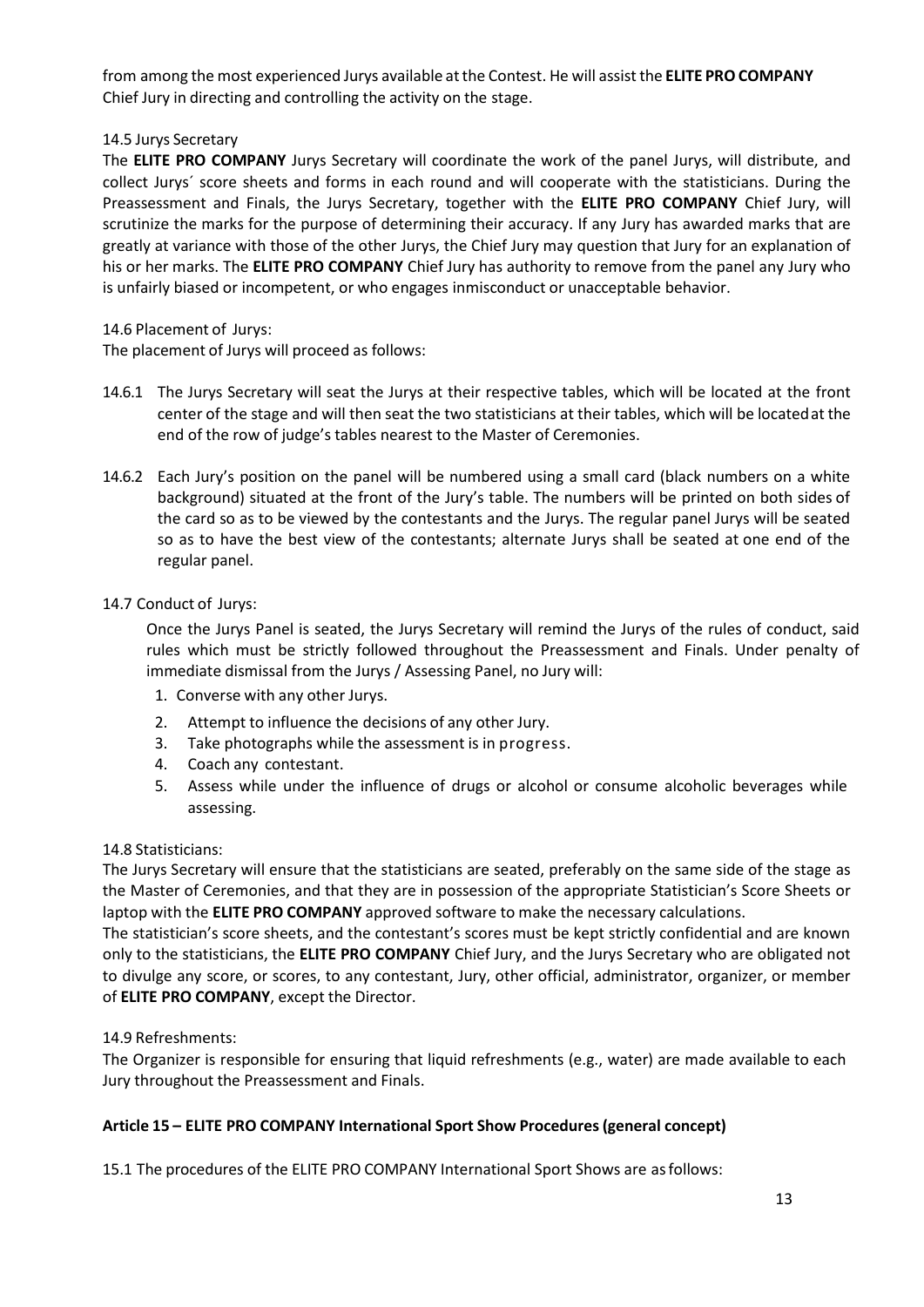#### 15.1.1 Preassessment: Eliminations Round

When there are more than 15 contestants contesting in a category, an elimination round will usually be held for the purpose of reducing the number to 15. The **ELITE PRO COMPANY** Chief Jury decides if the Elimination Round will be necessary. The Jurys will select the top 15 by placing an "X" beside their numbers, using Form 1, entitled "Elimination Round (Jurys)".

Using Form 2, entitled "Elimination Round (Statisticians)", the statisticians will transcribe the Jurys´ selections onto this sheet and will then tally the Jurys´ scores to select the top 15 contestants.

If there is a tie between two or more contestants at the 15th place, the tied contestants will be brought back on stage, and will once again be called on stage for the purpose of breaking the tie. Onlythe top 15 contestants will advance to Round 1.

The details of Elimination Round for each **ELITE PRO COMPANY** discipline are provided in a Section of rules for this discipline.

#### 15.1.2 Preassessment: Semifinals

Semifinals(Round 1) will immediately follow the Elimination Round. Only the top 15 contestants may contest in semifinals. Semifinal's round(s) may not be held if there are 6 or less contestants in a category. Decision will be made by the Chief Jury and will be announced after the Official Contestant Registration.

Using Form 3, entitled "Jury's Individual Placings (Preassessment)", each Jury will award each contestant an individual placing from 1 to 15, ensuring that no two or more contestants receive the same placing. The Jurys may use Form 4, entitled "Jury's Personal Notes" to record their assessment about each contestant. The scores for the Semifinals will be used to place the top 15 contestants from 1st place to 15th place. The top 6 contestants from the Semifinals will advance to the Finals.

The top 6 finalists may be announced after the Preassessment and before the Finals. The details of Semifinals for each **ELITE PRO COMPANY** discipline are provided in a Section of rules for this discipline.

#### 15.1.3 Finals

Only the top 5/6 contestants from the Semifinals will take part in the Finals. They will start the Finals with zero points. Each Jury will award each contestant an individual placing from 1st to 5<sup>th</sup>/ 6<sup>th</sup>, ensuring that no two or more contestants receive the same placing. The statisticians will transcribe each Jury's placings onto Form 5, entitled "Score Sheet(Statisticians)", under the Finals section. At the end of the Finals, the "FINAL SCORE" will be produced. Points from the Preassessment (Round 1 and Round 2) are not taken into consideration in the Finals. Each contestant begins the Finals with "zero points". The contestant with the lowest "FINAL SCORE" is awarded 1st place while the contestant with the highest "FINAL SCORE" is awarded 5 <sup>th</sup>/6<sup>th</sup> place.

The details of the Finals for each **ELITE PRO COMPANY** discipline are provided in a Section of rules for this discipline.

#### <span id="page-13-0"></span>**Article 16 – Awarding Ceremony**

#### 16.1 Procedures:

The Awarding Ceremony will normally proceed as follows:

1. The top 5/6 finalists will be called on stage to take part in the awarding ceremony.

The Master of Ceremonies, using Form 7, entitled "Top 5/6 Finalists (for MC)", will announce the number, name and country of the contestant in 6th place and that contestant will stand to the left side (when viewed from the front) of the victory pedestal and shall receive his or her award. The Master of Ceremonies will then announce the number, name and country of the contestant in 5th place and that contestant will stand to the right side of the victory pedestal and shall receive his or her award. The Master of Ceremonies will then announce the number, name and country of the contestant in 4th place and that contestant will stand to the left side of the victory pedestal and will receive his or her award. The Master of Ceremonies will continue to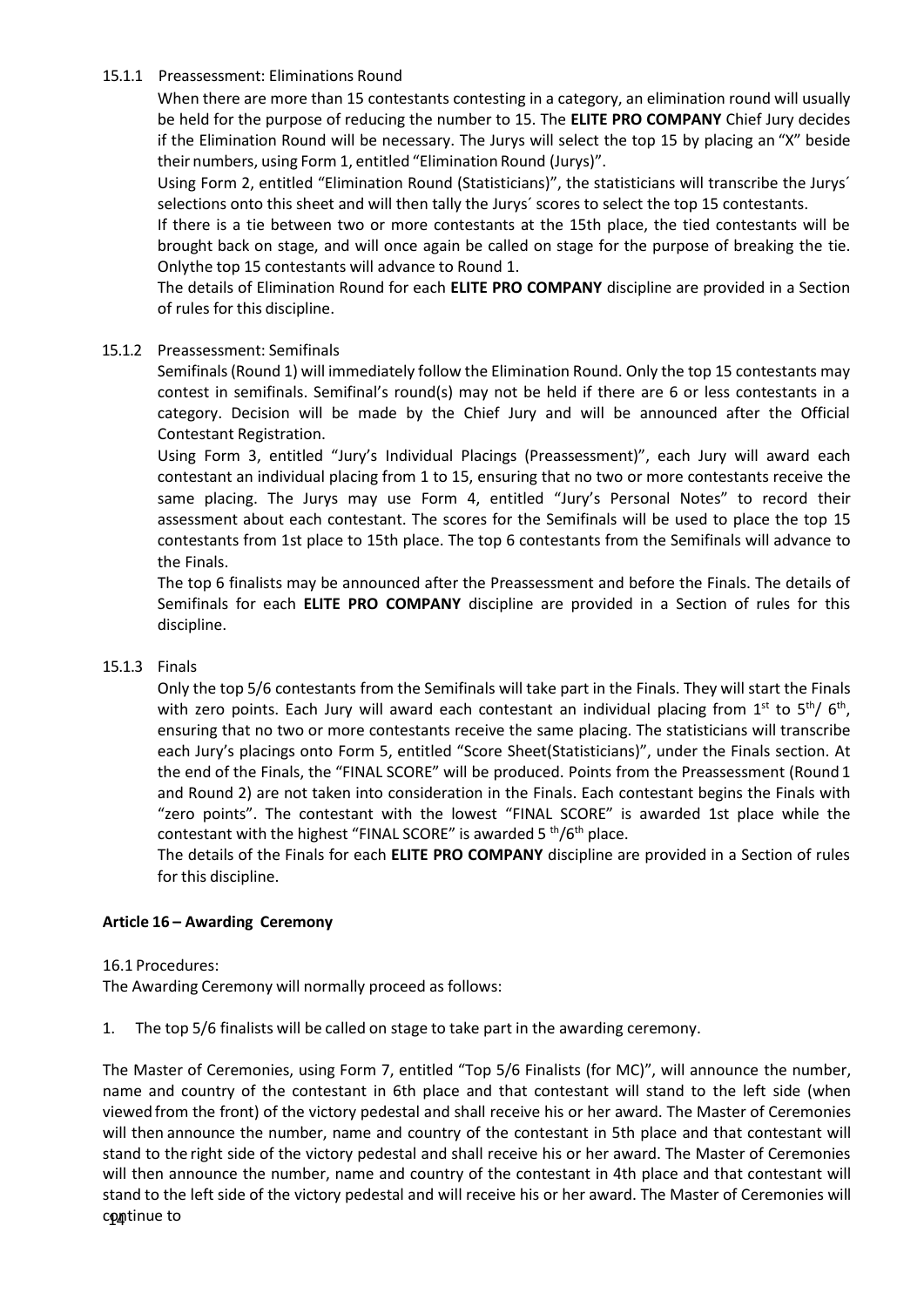announce the results from 3rd, 2nd and finally, the winner.

If the victory pedestal is not used, contestants are placed in the center of the stage, on both sides of the center cross or point.

2. The Director of **ELITE PRO COMPANY**, or hisrepresentative, will present the official **ELITE PRO COMPANY** contestant's Gold Medal to the 1st-place contestant, the official **ELITE PRO COMPANY** contestant's Silver Medal to the 2nd place contestant, and the official **ELITE PRO COMPANY** contestant's Bronze Medal to the 3rd place contestant. The official **ELITE PRO COMPANY** medals are mandatory prizes at all **ELITE PRO COMPANY** International Sport Shows. In addition, the Organizer must provide six trophies for the five/six finalists, said trophies which will also be presented by the Director, or his representative, as each place winner is called to the victory pedestal. The Organizer will also supply Certificates of Excellence to be presented to the 5 <sup>th</sup>/6<sup>th</sup> to 1st place finalists.

The finalists are obliged to remain on stage for a brief period for photographic purposes, and to follow the **ELITE PRO COMPANY** Chief Jury or Stage Director commands.Four

separate photographs are needed:

- top 5/6 (finalists) withofficials;
- top 5/6 (finalists) alone;
- top 3 (medal winners); and
- the winner

3. Contestants are expected to accept the Official Results of the show and their places, medals and/or awards and to take part in the Awarding Ceremony to its end (photo session). Contestant, who ostentatiously manifests his/her disapproval and/or leave the stage prior to the end of the Awarding Ceremony, may be disqualified.

#### <span id="page-14-0"></span>**Article 17 - Cash Awards**

The Organizer of an **ELITE PRO COMPANY** International Sport Show shall provide prize money to all finalist of the category. The amount will have to be agreed before the event and added to the contract.

#### <span id="page-14-1"></span>**Article 18 - Rules and Regulations**

It is the contestant responsibility to obtain an entry visa for the country organizing the show. All the contestants may ask for an Invitation Letter either to the Organizer or the **ELITE PRO COMPANY** Head Office. The invitation letter does not mean the contestant is granted his or her visa. Neither **ELITE PRO COMPANY** northe Organizer are responsible for obtaining the required contestants ´ and other attendants' visas.

To receive the invitation letter, the applicant should forward to **ELITE PRO COMPANY** or the Organizer a copy (scan) of his/her passport. If the visa is not granted, the Cancellation Policies for the show will still apply.

A contestant who requests and receives an invitation from the **ELITE PRO COMPANY** Head Office or the Organizer of an **ELITE PRO COMPANY** International Sport Show for visa purposes, and uses that visa to unlawfully stay in the host country or any other country, will be subjected to the disciplinary proceedings and measures.

The contestant is responsible to carefully control the proper, legal use of his/her visa and will be subjected to a fine and/or a suspension, in case of any misuse and/or unlawful utilization of the same visa.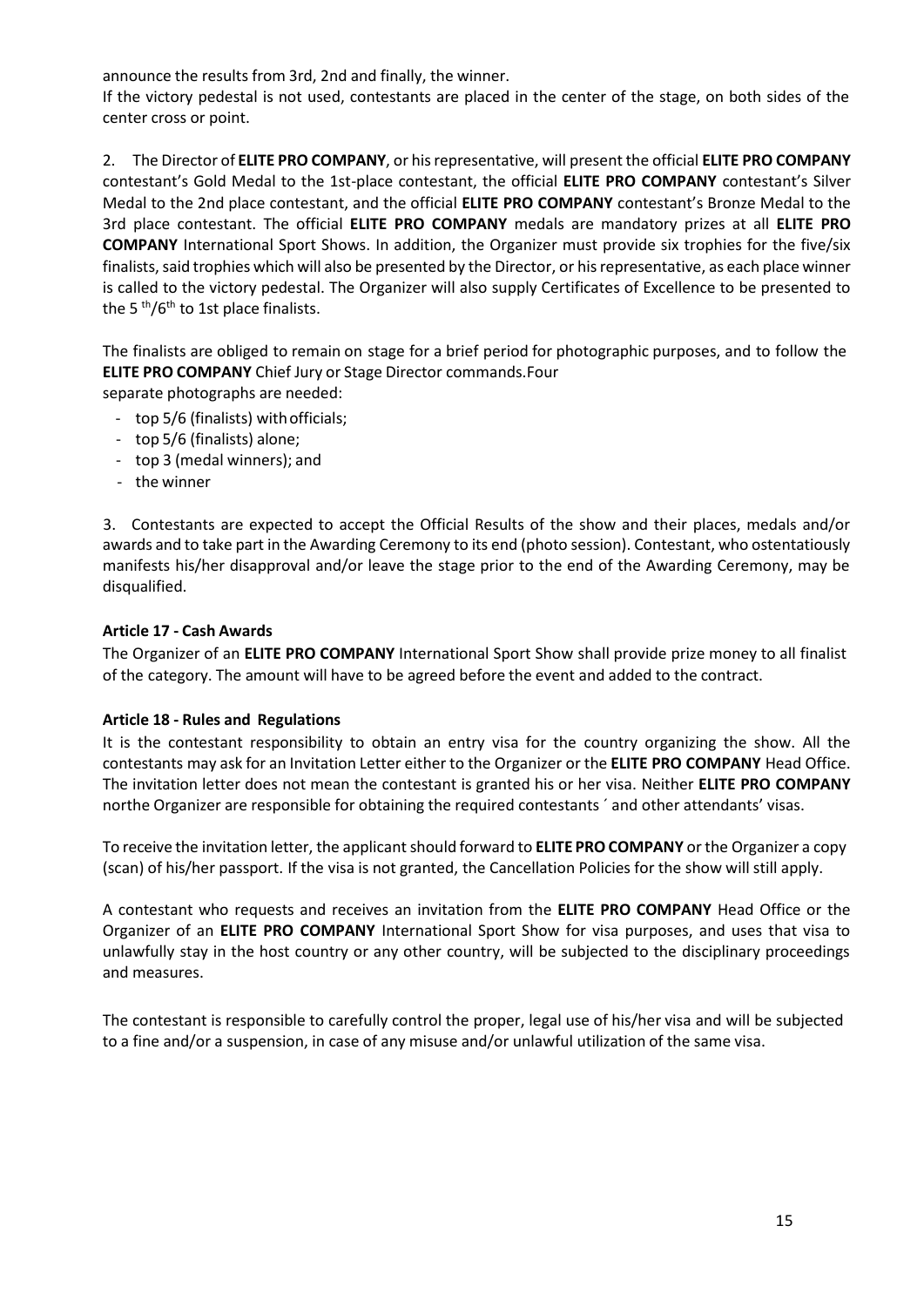#### **APPENDIX 1**

#### **ELITE PRO COMPANY CODE OF ETHICS**

#### **Introduction:**

The **ELITE PRO COMPANY** Code of Ethics exists as a set of beliefsthat have been written to serve as guidelines for the way in which all Elite Pro Company Licensed Contestants(License Holders) and Representatives (Cooperatives), be they Jurys, officials, administrators or others, should strive to conduct themselves as Members of the **ELITE PRO COMPANY** family. Elite Pro Company Licensed Contestants(License Holders) and Representatives (Cooperatives), join **ELITE PRO COMPANY** of their own free will and, in so doing, agree to abide by the **ELITE PRO COMPANY** Rules of which the Code of Ethics forms an integral part. Any Elite Pro Company Licensed Contestant (License Holder) and Representative (Cooperative), who is found to have contravened the Code of Ethics may be subject to disciplinary measures.

### **Contestants:**

We, the contestants, realizing that our conduct reflects on the good name of our disciplines/ bodybuilding and fitness, and realizing the responsibility thereby placed upon us, pledge ourselves:

1. to fulfill our responsibility to society, to other contestants, Jurys, officials, and administrators of **ELITE PRO COMPANY**.

2. to honor, dignify, and support our disciplines/ bodybuilding and fitness by contesting in the best condition and to the best of our ability, and by being in top shape when giving an exhibition or a seminar.

3. to respect our opponents on equal terms in the spirit of friendly rivalry and good sportsmanship.

4. to respect the **ELITE PRO COMPANY** Rules as well as the rules of the **ELITE PRO COMPANY** International Sport Show and to observe them honestly in cooperation with other contestants, Jurys, officials, administrators, and organizers.

5. to accept the decisions of the Jurys, officials and administrators in the spirit of good sportsmanship without descending to selfish recriminations, realizing that these decisions have been made honestly, fairly, and objectively.

6. to assist **ELITE PRO COMPANY** in the promotion of our disciplines/ bodybuilding and fitness by acting as a goodwill ambassador of our disciplines/ bodybuilding and fitness, promoting the sport in a positive manner, and protecting the good image and integrity of our disciplines/ bodybuilding and fitness and those of **ELITE PRO COMPANY**.

**7.** to work for **ELITE PRO COMPANY**, not againstit, in promoting its values,morals and ethics;to exercise our right of protest in a courteous, respectful manner, following the proper chain of command; to refrain from innuendo, malicious gossip and rumor- mongering; to refrain from personal attacks against any other Elite Pro Company Licensed Contestants (License Holders) and Representatives (Cooperatives) of **ELITE PRO COMPANY.**

8. to continue striving for bodily perfection and correct moral principles.

9. to honor the special trust conferred upon us by our participation in, and by our representation of, **ELITE PRO COMPANY** and our country, at **ELITE PRO COMPANY** International Sport Shows, and to adhere to the standards of personal conduct expected from us.

- 10. to recognize the value of our disciplines/ bodybuilding and fitness and to promote their future by serving as an example to other people to participate.
- 11.  $\,$  to cooperate with our officials and administrators in the development of high standards,  $b^{\bf 1o^{\bf 6}}$ th moral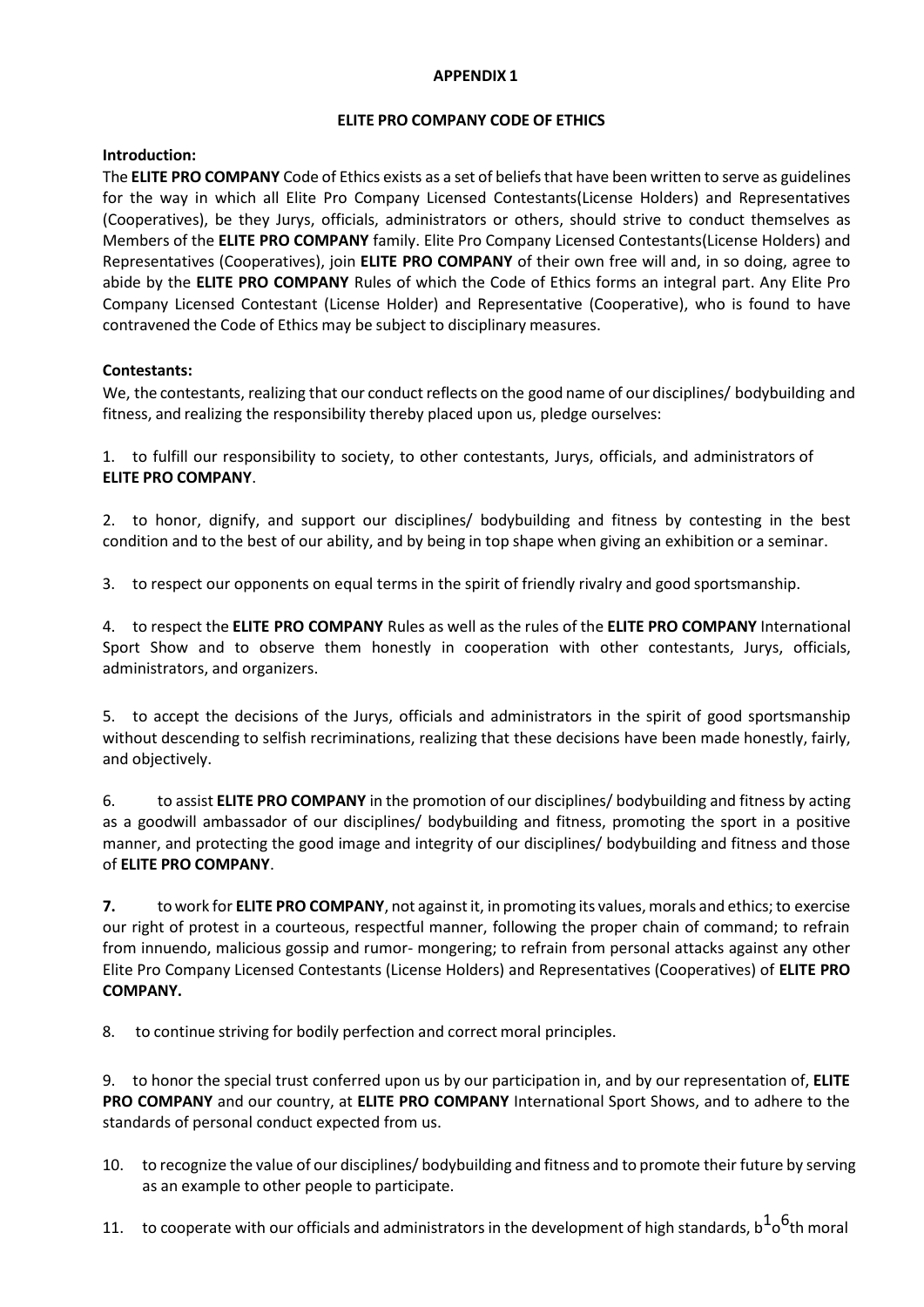and physical, for our disciplines/ bodybuilding and fitness and in the progressive furtherance of the objects of **ELITE PRO COMPANY**.

12. to oppose the use of banned substances and methods and to compete drug free.

13. to refrain from any conduct that may be considered prejudicial to **ELITE PRO COMPANY**.

14. to conduct ourselves at all times in a manner that reflects positively upon the image of the sport and **ELITE PRO COMPANY**.

#### **Jurys:**

We, the Jurys, realizing that our actions and decisions as Jurys reflect on the good name ofour disciplines/ bodybuilding and fitness, and realizing the responsibility thereby placed upon us, pledge ourselves:

- 1. to apply honestly, impartially, and objectively all the rules governing **ELITE PRO COMPANY** International Sport Shows.
- 2. to safeguard the interests of all contestants on equal terms.

3. to cooperate in providing the best possible conditions for the benefit of the contestants, other Jurys, officials and administrators.

4. to respect the feelings and competitive drive of the contestants, and to make reasonable allowances for their heightened emotions in the heat of show.

5. to respect the **ELITE PRO COMPANY** Rules and the requirements of an effective administration and to cooperate willingly and promptly with the officially elected or appointed administrators and other officials in the carrying out of their duties and responsibilities.

6. to cooperate with the Organizers by rendering decisions clearly and promptly, and in accordance with the requirements of the show or assessing procedures.

7. to refrain from attempting to influence the decisions of other Jurys or officials, and to respect their individual opinions and decisions.

8. to assist **ELITE PRO COMPANY** in the promotion of our disciplines/ bodybuilding and fitness by acting as a goodwill ambassador of our disciplines/ bodybuilding and fitness, promoting our disciplines/ bodybuilding and fitness in a positive manner, and protecting the good image and integrity of our disciplines/ bodybuilding and fitness and those of **ELITE PRO COMPANY**.

**9.** to work for **ELITE PRO COMPANY**, not against it, in promoting its values, morals and ethics; to exercise our right of protest in a courteous, respectful manner, following the proper chain of command; to refrain from innuendo, malicious gossip and rumor-mongering; to refrain from personal attacks against any other Elite Pro Company Licensed Contestants (License Holders) and Representatives (Cooperatives) of **ELITE PRO COMPANY.**

10. to honor the special trust conferred upon us by our selection as Jurys, and to adhere to the standards of personal conduct expected of us.

11. to cooperate with the contestants, other officials, and administrators in the development of high standards, both moral and physical, for the sport and in the progressive furtherance of the objects of **ELITE PRO COMPANY**.

12. to oppose the use of banned substances and methods and to take reasonable measures to ensure that all contestants are contesting drug-free. 17 and 17 and 17 and 17 and 17 and 17 and 17 and 17 and 17 and 17 and 17 and 17 and 17 and 17 and 17 and 17 and 17 and 17 and 17 and 17 and 17 and 17 and 17 and 17 and 17 and 17 an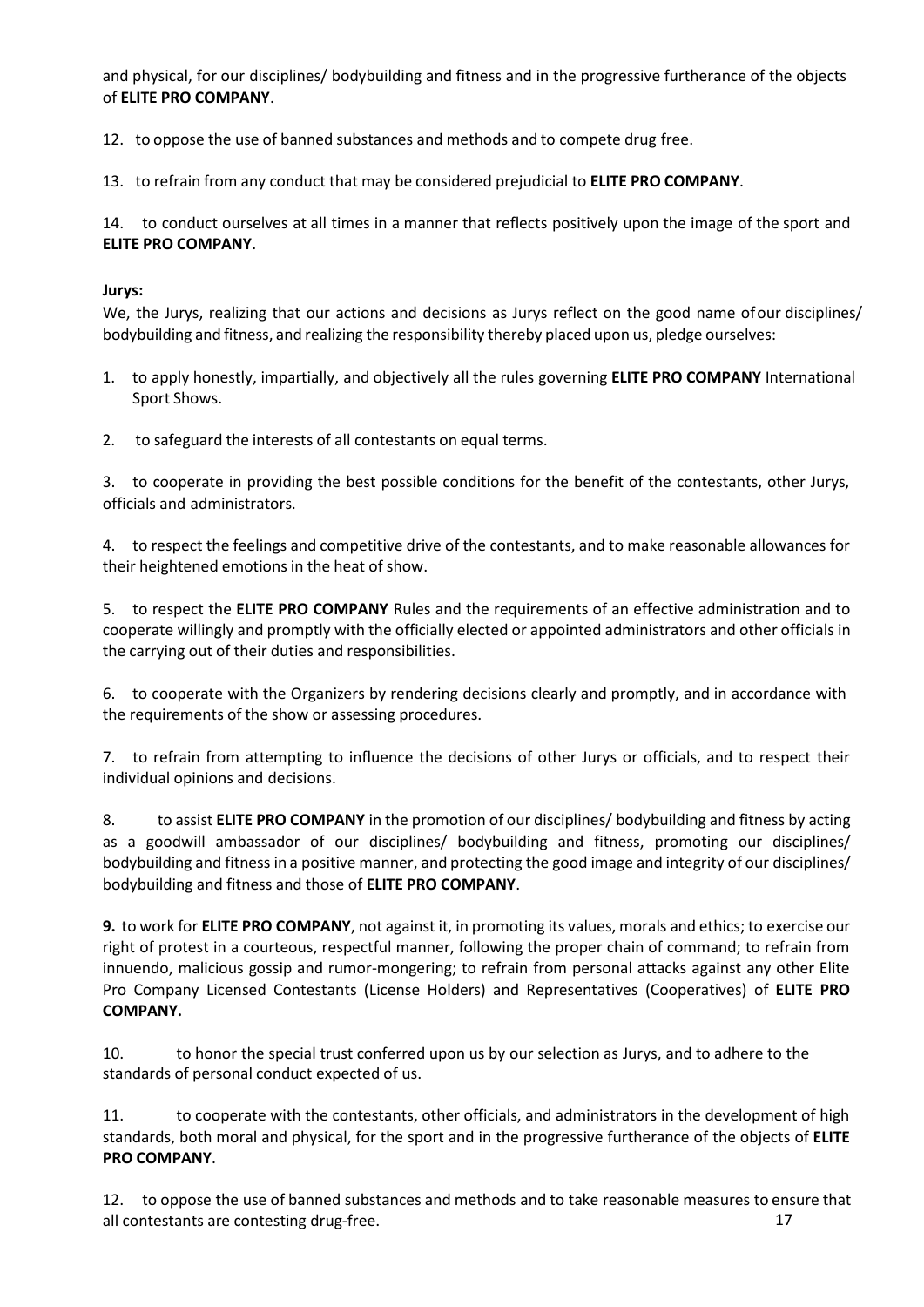13. to refrain from any conduct that may be considered prejudicial to **ELITE PRO COMPANY**.

14. to conduct ourselves at all times in a manner that reflects positively upon the image of our disciplines/ bodybuilding and fitness and **ELITE PRO COMPANY**.

### **Officials:**

We, the officials, realizing that our policies, decisions, and actions reflect on the good name of the sport, and realizing the responsibility thereby placed upon us, pledge ourselves:

1. to serve all Elite Pro Company Licensed Contestants(License Holders) and Representatives (Cooperatives), be they Jurys, officials, or other administrators, according to their needs.

2. to promote, through our disciplines/ bodybuilding and fitness, an understanding of its objects, its values and achievements, uniting all those who participate, in whatever capacity, in the feelings of mutual respect and friendship.

3. to safeguard the health and physical fitness of the contestants.

4. to provide the contestants with the best possible conditions for achieving bodily perfection.

5. to provide the contestants, Jurys, officials, and other administrators, with the best possible conditions for the conduct of shows.

6. to cooperate with the Organizers, Jurys, officials, and other administrators, in the carrying out of their show duties with the utmost of efficiency.

7. to respect **ELITE PRO COMPANY** Rules and to observe all of the rules of Contest and to apply them honestly and fairly when dealing with the membership of **ELITE PRO COMPANY**.

8. to assist **ELITE PRO COMPANY** in the promotion of our disciplines/ bodybuilding and fitness by acting as a goodwill ambassador of our disciplines/ bodybuilding and fitness, promoting our disciplines/ bodybuilding and fitness in a positive manner, and protecting the good image and integrity of our disciplines/ bodybuilding and fitness and those of **ELITE PRO COMPANY**.

**9.** to work for **ELITE PRO COMPANY**, not against it, in promoting its values, morals and ethics; to exercise our right of protest in a courteous, respectful manner, following the proper chain of command; to refrain from innuendo, malicious gossip and rumor-mongering; to refrain from personal attacks against any other Elite Pro Company Licensed Contestants(License Holders) and Representatives (Cooperatives) of the **ELITE PRO COMPANY.**

10. to recognize the value of our disciplines/ bodybuilding and fitness and to cooperate with the contestants in inspiring other people to participate in order to ensure the future of our disciplines/ bodybuilding and fitness

11. to cooperate with all interested parties in the development of high standards, both moral and physical, for our disciplines/ bodybuilding and fitness and in the progressive furtherance of the objects of **ELITE PRO COMPANY**.

12. to oppose the use of banned substances and methods and to take reasonable measures to ensure thatall contestants are competing drug-free.

13. to refrain from any conduct that may be considered prejudicial to **ELITE PRO COMPANY**.

14. to conduct ourselves at all times in a manner that reflects positively upon the image of the bodybuilding, fitness (disciplines) and **ELITE PRO COMPANY**. 18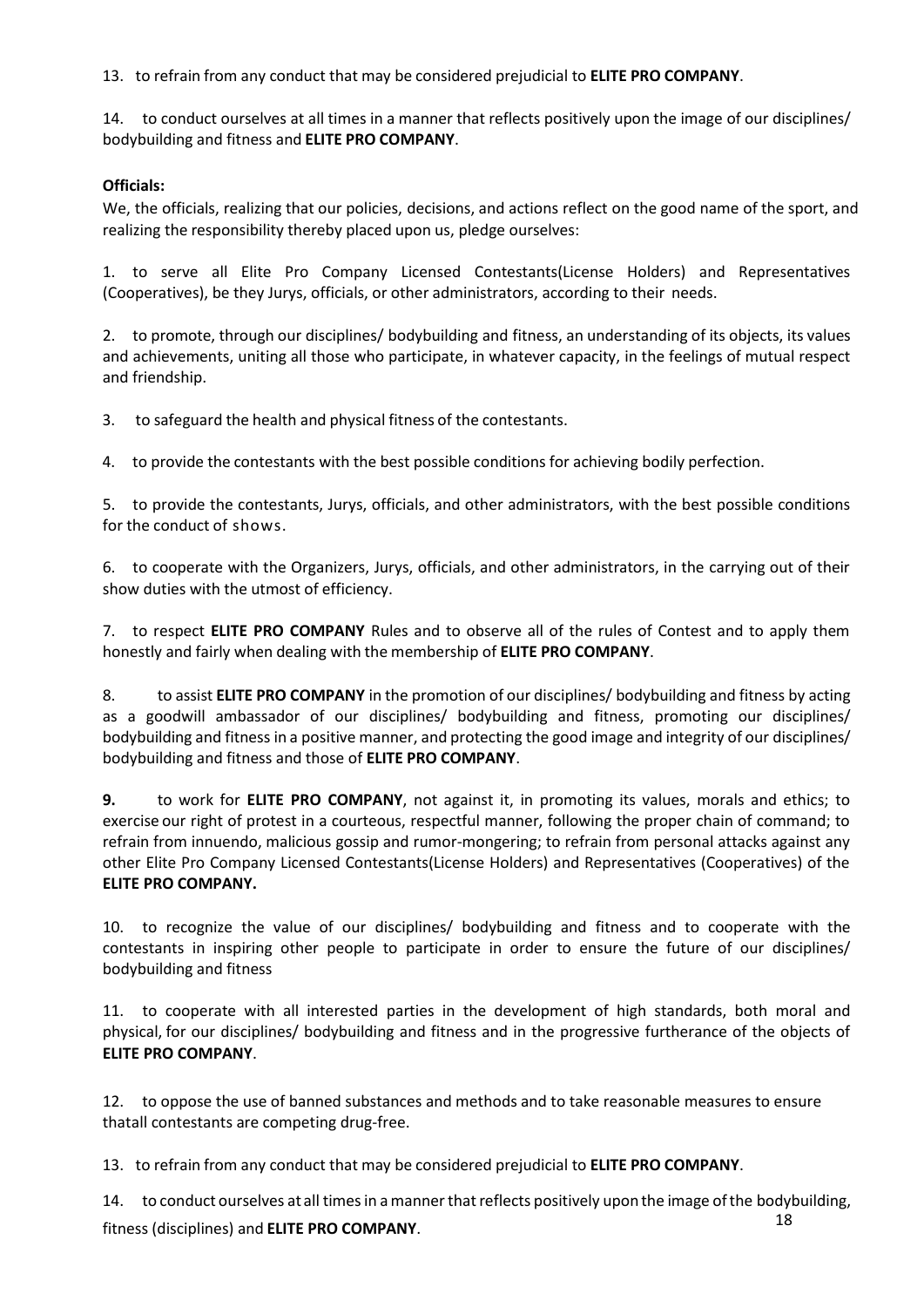#### **APPENDIX 2 WAIVER OF LIABILITY FORM**

#### <span id="page-18-0"></span>PLEASE READ THIS FORM CAREFULLY

I understand that in order for me to participate as a contestant in any ELITE PRO COMPANY International Sport Shows, I must agree to be bound by this 'Waiver of Liability' and that I do so willingly and of my own will:

- 1. I acknowledge and I agree that I voluntarily participate in any ELITE PRO COMPANY International Sport Show. I am fully and completely aware of and I hereby assume the risk of illness, accident, injury, death, personal injury, bodily harm, emotional distress, psychological harm, property damage and all other dangers potentially arising from or in connection with my involvement and/or participation in any ELITE PRO COMPANY International Sport Show (all of foregoing, collectively, the 'Risks'). I am aware of and assume all Risks that may result from, among other causes, the active or passive negligence (including but not limited to negligent supervision) of ELITE PRO COMPANY, the Organizer as well as their respective affiliates, officers, directors, managers, employees, agents, licensees, successors and assigns (all of the foregoing, collectively,the 'Released Parties').
- 2. I understand, accept and agree that I will be covered by ELITE PRO COMPANY civil liability insurance solely if: (a) I have timely processed my complete data through ELITE PRO COMPANY and (b) I have paid timely my ELITE PRO COMPANY annual License Fee; in case I do not fulfill the aforesaid requirements, I understand, accept and agree that neither ELITE PRO COMPANY nor any of the Released Parties will obtain insurance on my behalf and that I will be the sole responsible for obtaining my own insurance, if I so desire.
- 3. I, in my own name and on behalf of all of my agents, representatives, spouse, guardians, successors, assigns, heirs and next of kin (all of the foregoing, collectively, the 'Participant Parties'), hereby irrevocably waive, release, discharge and holds all of the Released Parties harmless from and against any and all losses, liabilities, claims, costs, damages, demands and expenses (including but not limited to attorney fees, lost wages and medical expenses) arising from or in connection with any and all Risks, whether occurring on or off the premises where the Event takes place. I shall bear the sole and exclusive responsibility for all Risks.
- 4. I hereby irrevocably grant to ELITE PRO COMPANY the perpetual worldwide, royalty-free, sublicensable, transferable right, license and privilege to: (a) photograph, film and otherwise make audio and visual records of me and my voice, image and appearance at the Event (all of the foregoing, the 'Recordings'), (b) quote or paraphrase all or a portion of any statements that may make before, during or after the Event (all of the foregoing, the 'Statements'), (c) publish, display and otherwise use my name, image, likeness, voice and biographical data (all of the foregoing, the 'Image'); and (d) publish, exhibit, distribute, transmit, advertise, promote, commercially exploit and otherwise use any of the Recordings, Statements and/or Image in any and all media. I hereby irrevocably waive, release, discharge and hold all of the Released Parties harmless from and against any and all losses, liabilities, claims, costs, damages, demands and expenses (including but not limited to attorney fees, lost wages and medical expenses) arising from or in connection with any and all uses of the Recordings, Statements and/or Image, including but not limited to any claims based on the right of privacy, the right of publicity, copyright, trademark or any other right or privilege.
- 5. I REPRESENT AND WARRANT TO THE RELEASED PARTIES THAT I NOR THE 'PARTICIPANT PARTIES' SHALL NOT MAKE OR INSTITUTE ANY LAWSUIT OR CLAIM ANY LIABILITY, IN LAW ORIN EQUITY, AGAINST ANY OF THE RELEASED PARTIES, WITH RESPECT TO ANY OF THE RISKS.
- 6. In entering into this agreement, I am not relying in any oral, written or visual representations or statements made by the 'Released Parties' to induce me to participate in any ELITE PRO COMPANY International Sport Show.
- 7. I assure I stay loyal to ELITE PRO COMPANY, and I respect and abide by the ELITE PRO COMPANY Rules, which I declare to know, understand, and accept. I am aware that, if I compete or participate in events not sanctioned by ELITE PRO COMPANY, I will be subjected to the relevant measures settled in the E $\ddagger$ gTE PRO